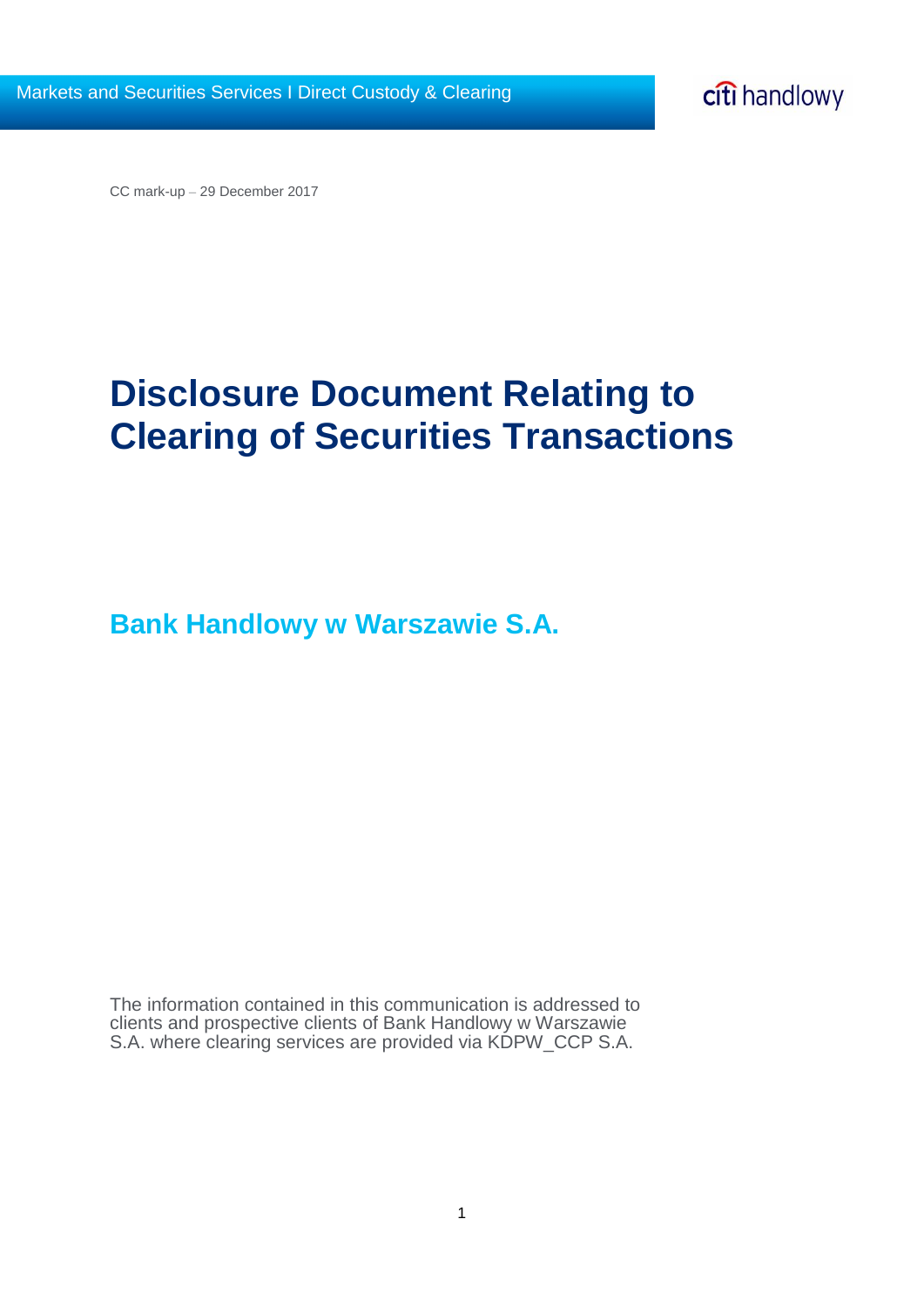## **BANK HANDLOWY W WARSZAWIE S.A.**

## **CLEARING MEMBER DISCLOSURE DOCUMENT RELATING TO CLEARING OF SECURITIES TRANSACTIONS<sup>1</sup>**

#### **Introduction**

Throughout this document references to "we", "our" and "us" are references to the clearing member. References to "you" and "your" are references to the client.

#### **What is the purpose of this document?**

To enable us to comply with our obligations as a clearing member under  $EMIR<sup>2</sup>$ , which requires that where we are providing services to you that involve us clearing securities transactions through an EU central counterparty (**CCP**) 3 , we must:

- offer you a choice of an individual client account or an omnibus client account (as discussed under *"The types of account available"* in Part One B below);
- publicly disclose the levels of protection and costs associated with different levels of segregation; and
- describe the main legal implications of different levels of segregation.

This document also enables us to comply with our obligations as a general clearing member under MiFID  $II<sup>4</sup>$  which requires that we inform our prospective and existing clearing clients of the level of protection and costs associated with the different levels of segregation provided. This information must include a description of the main legal effects of the respective levels of segregation offered, including information on the insolvency law applicable in the relevant jurisdiction.

We have provided the costs associated with the different levels of segregation separately. Details can be found at: [http://www.citibank.pl/poland/corporate/polish/files/emir\\_pricing\\_disclosure.pdf](http://www.citibank.pl/poland/corporate/polish/files/emir_pricing_disclosure.pdf)

## **Organisation of this document**

This document is set out as follows:

- Part One A provides some background to clearing.
- Part One B gives information about the difference between the individual client account and the omnibus client account, explains how this impacts on the clearing of your securities transactions and sets out some of the other factors that might affect the level of protection you receive in respect of assets provided to us as margin.
- Part One C sets out some of the main insolvency considerations.
- Part Two provides an overview of the main variations on the different levels of segregation that the CCPs offer, together with an explanation of the main implications of each, and sets out links to further information provided by the CCPs.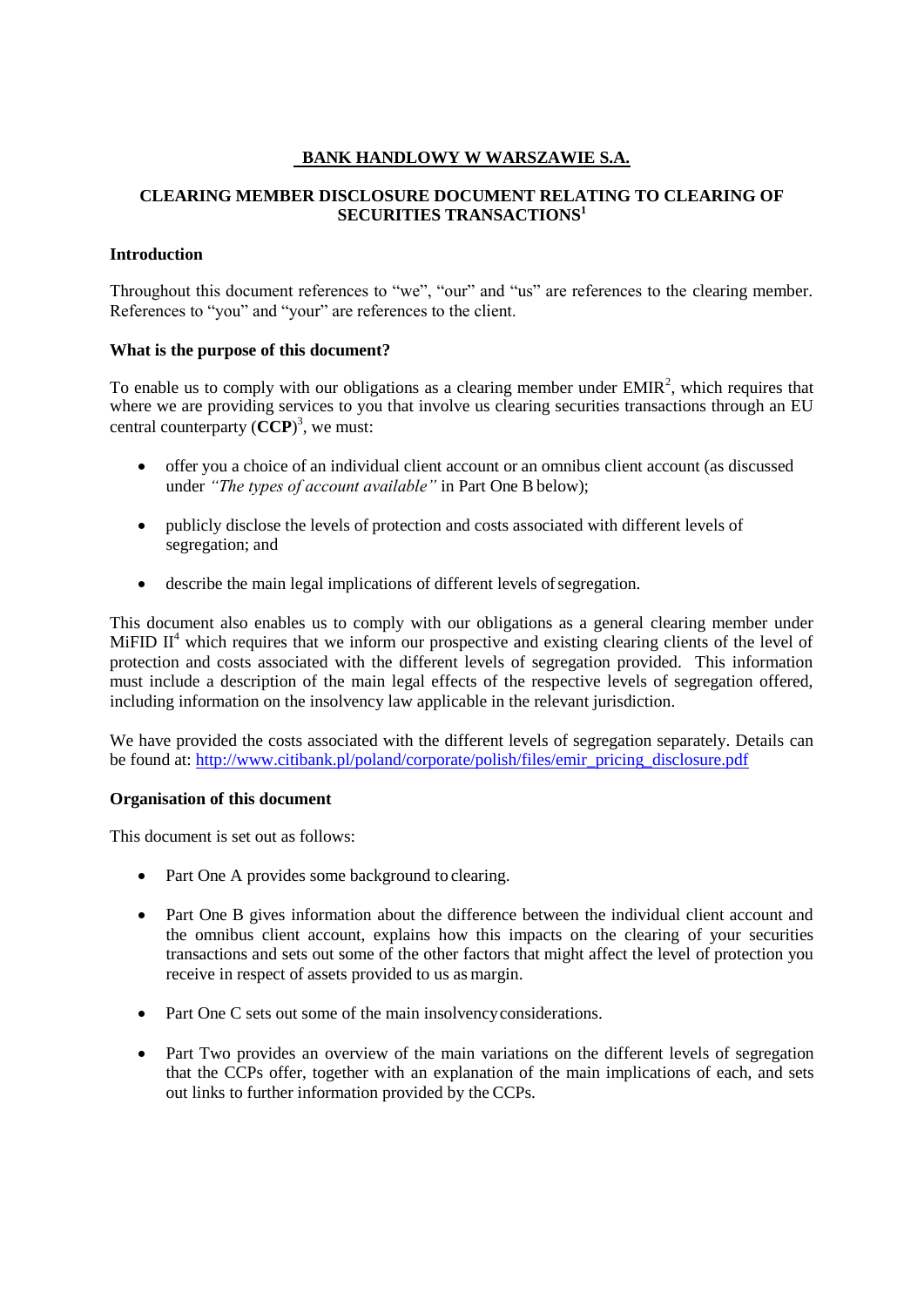#### **What are you required to do?**

You must review the information provided in this document and the relevant CCP disclosures and confirm to us in writing which account type you would like us to maintain with respect to each CCP on which we clear securities transactions for you. We will explain how we would like you to make this confirmation and by when. If you do not confirm within the requested timeframe, we will not be in compliance with our obligations under EMIR, which is not a position we can continue with indefinitely. In the meantime, we will continue to clear your securities transactions using the existing account structure.

## **Important<sup>5</sup>**

Whilst this document will be helpful to you when making this decision, this document does not constitute legal or any other form of advice and must not be relied on as such. This document provides a high level analysis of several complex and/or new areas of law, whose effect will vary depending on the specific facts of any particular case, some of which have not been tested in the courts. It does not provide all the information you may need to make your decision on which account type or level of segregation is suitable for you. It is your responsibility to review and conduct your own due diligence on the relevant rules, legal documentation and any other information provided to you on each of our client account offerings and those of the various CCPs on which we clear securities transactions for you. You may wish to appoint your own professional advisors to assist you with this.

We shall not in any circumstances be liable, whether in contract, tort, breach of statutory duty or otherwise for any losses or damages that may be suffered as a result of using this document. Such losses or damages include (a) any loss of profit or revenue, damage to reputation or loss of any contract or other business opportunity or goodwill and (b) any indirect loss or consequential loss. No responsibility or liability is accepted for any differences of interpretation of legislative provisions and related guidance on which it is based. This paragraph does not extend to an exclusion of liability for, or remedy in respect of, fraudulent misrepresentation or wilful misconduct.

Please note that this disclosure has been prepared on the basis of Polish law save as otherwise stated. However, issues under other laws may be relevant to your due diligence. For example, the law governing the CCP rules or related agreements; the law of the jurisdiction of incorporation of the CCP; and the law of the location of any assets.

This document is based on our interpretation of the EMIR requirements as at the date stated above. It is possible that further developments in relation to EMIR and also in relation to the account structures offered by the CCPs could change the risks and impacts we have described in this document. Whilst we may choose to update this document from time to time, we will not notify you of any such developments or their impact on the account you have chosen, nor will we specifically notify you of any updates we have made to this document, however the current version of this document will be available on our website.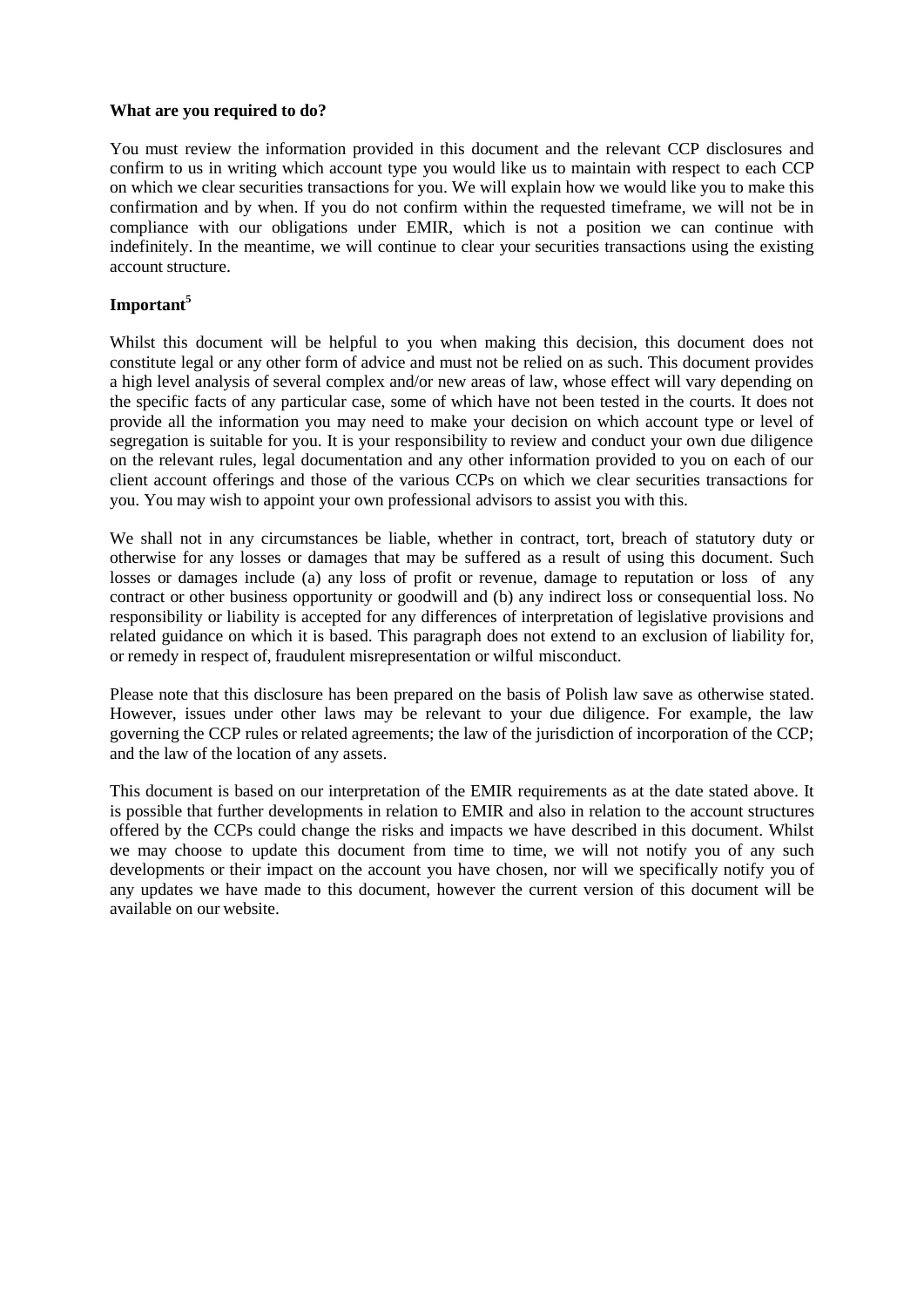#### **Part One A: A brief background to clearing**

The market distinguishes two main types of clearing models: the "agency" model and the "principalto-principal" model. Most of the CCPs we use adopt the "principal-to-principal" model, and this document assumes all transactions are cleared according to this model.

#### **The "principal-to-principal" clearing model**

When a transaction is accepted for clearing at CCP level, the rights and obligations under such transaction expire and two separate transactions arise by operation of statutory law (clearing novation):



A principal-to-principal transaction with the CCP, where a clearing member becomes entitled or obliged, in accordance with the terms of a transaction accepted to clearing, and the terms of CCP's rules, toward CCP (the **CCP Transaction**).

A principal-to-principal transaction with a client, where a client become entitled or obliged, in accordance with the terms of a transaction accepted to clearing, and the terms of the client clearing agreement, toward a clearing member (the **Client Transaction**).

The terms of each Client Transaction are equivalent to those of the related CCP Transaction, except that (i) under CCP Transaction we, as a clearing member, become entitled and obliged toward CCP, while under Client Transaction you become entitled and obliged toward us as a clearing member, (ii) our mutual rights and obligations, arising in relation to the performance by us a role of CCP's clearing member, will also be governed by an Electronic Trading Services Agreement, or an Exchange Traded Services Schedule (both of which supplement a Direct Custodial Services Agreement or an equivalent custody agreement) with local annexes for Polish market, hereafter referred to as 'client clearing agreement', between you and us.

As the principal to the CCP, we are required to provide assets to the CCP as margin for the CCP Transactions that relate to you and to ensure the CCP has as much margin as it requires at any time. We will therefore ask you for margin and, where you provide it in a form which we cannot transfer to the CCP, we may transform it. If you have provided us with margin assets, you may face what we call "transit risk" - this is the risk that, if we were to default prior to providing such assets to the CCP, the assets that should have been recorded in your account at the CCP will not have been and will not benefit from the protections described below under *"What happens if we are declared to be in default by a CCP?"*.

However, in many cases you may not actually face transit risk because the CCP often call margin from us early in the morning or during the day so we will often use our own funds to satisfy the margin call and then seek to recover such amount from you. In these cases, it is rather that we are exposed to you for the interim period. The arrangements between you and us relating to how the margin calls will be funded will be set out in the client clearing agreement between you and us.

Please see Part One B for an explanation of how this is relevant to the choice of account types.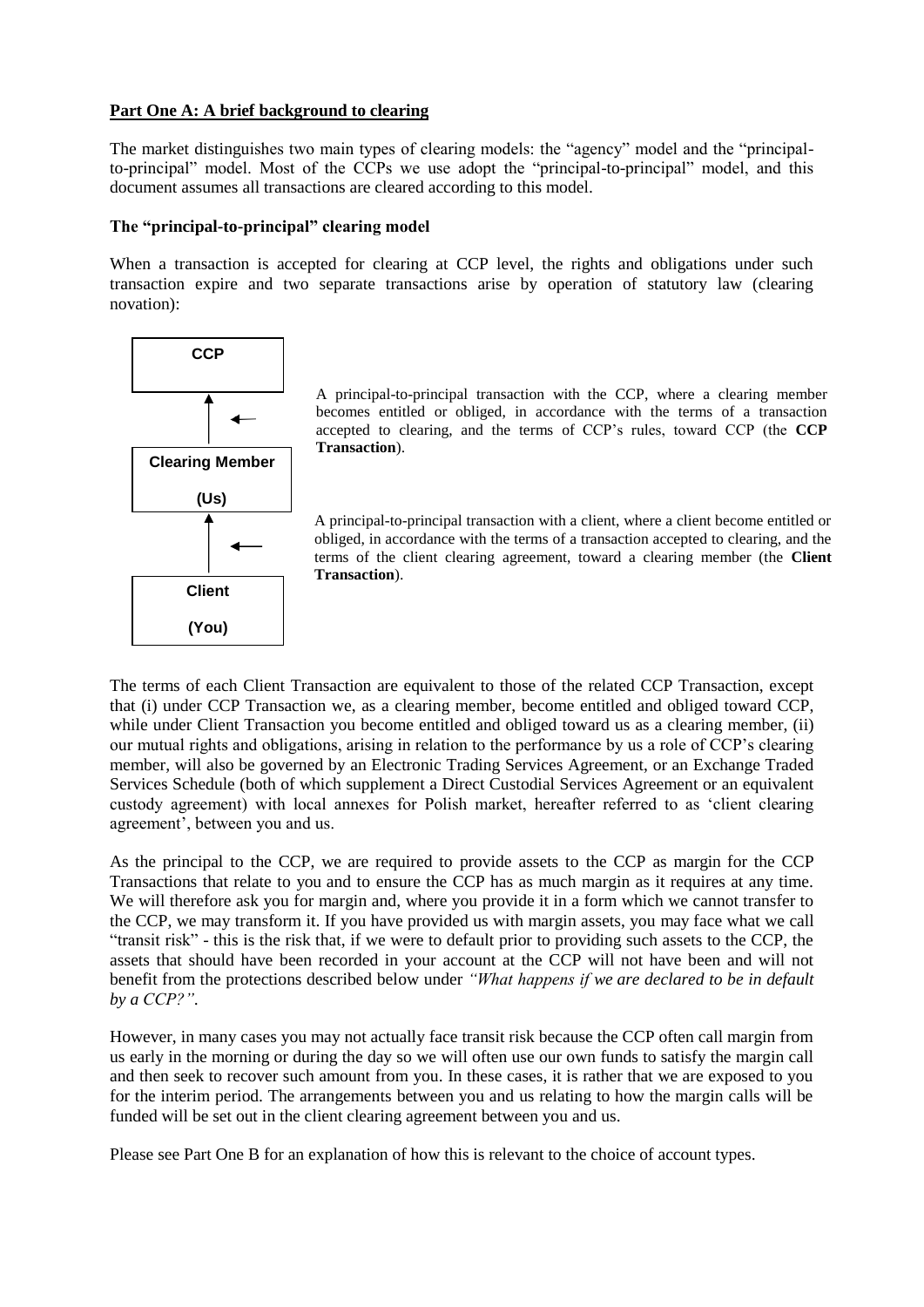#### **What if you want to transfer your Client Transactions to another clearing member?**

There may be circumstances where you wish to transfer some or all of your Client Transactions to another clearing member on a business as usual basis (i.e. in the absence of us having been declared in default by a CCP). We are not obliged to facilitate this under EMIR but we may be willing to do so subject to our ability to transfer the CCP Transactions to which they relate and the margin provided to the CCP in connection with them (which will depend on the relevant CCP's rules) and any conditions set out in our client clearing agreement. You will also need to find a clearing member that is willing to accept such Client Transactions and the related CCP Transactions and assets. You should note that if a CCP is unable to facilitate such a transfer, then we will not be able to agree to a request from you to transfer your Client Transactions or any margin provided in respect of them.

It may be easier to transfer Client Transactions and CCP Transactions that are recorded in an Individual Client Account than those recorded in an Omnibus Client Account (both types of account being described in more detail in Part One B) for the same reasons as set out below under *"Will the CCP Transactions and assets relating to you be automatically ported to a back-up clearing member?"*

#### **What happens if we are declared to be in default by a CCP?**

If we are declared to be in default by a CCP, EMIR provides for two possibilities with respect to the CCP Transactions and assets related to you:

- the CCP will, at your request, if you are non-clearing member of the CCP, try to transfer (**port**) to another clearing member (a **back-up clearing member**), such CCP Transactions and assets; or, if this cannot be achieved,
- the CCP may take all steps permitted by its rules to actively manage its risks in relation to those position, including liquidating the assets and positions held by us as the defaulting clearing member (see *"What happens if porting is not achieved"* below).

CCP may support this structure legally by requiring us to grant a security interest to you over some or all of our related rights against the CCP (the **security interest**) or in other cases where CCPs can rely on EMIR and local legislation, this is not necessary.

However, even though the CCP will have included a porting process in its rules (as this is an EMIR requirement), you should note that it is unlikely that, in practice, a CCP will be able to port the CCP Transactions which relate to the securities transactions between you and us. This is because various operational difficulties relating to the settlement of securities transactions (including the short settlement cycle normally associated with such transactions) may arise as a result of an attempted porting process (the relevant CCP disclosure document may provide further details on this). As such, in the event of our default, it is more likely that the CCP will take other steps permitted by its rules to actively manage its risks.

Alternatively, if at the point of our default there are CCP Transactions which are securities transactions pending settlement, the CCP may allow those securities transactions to settle (if this is possible). We would not expect any CCP Transactions which proceed to settlement to be ported.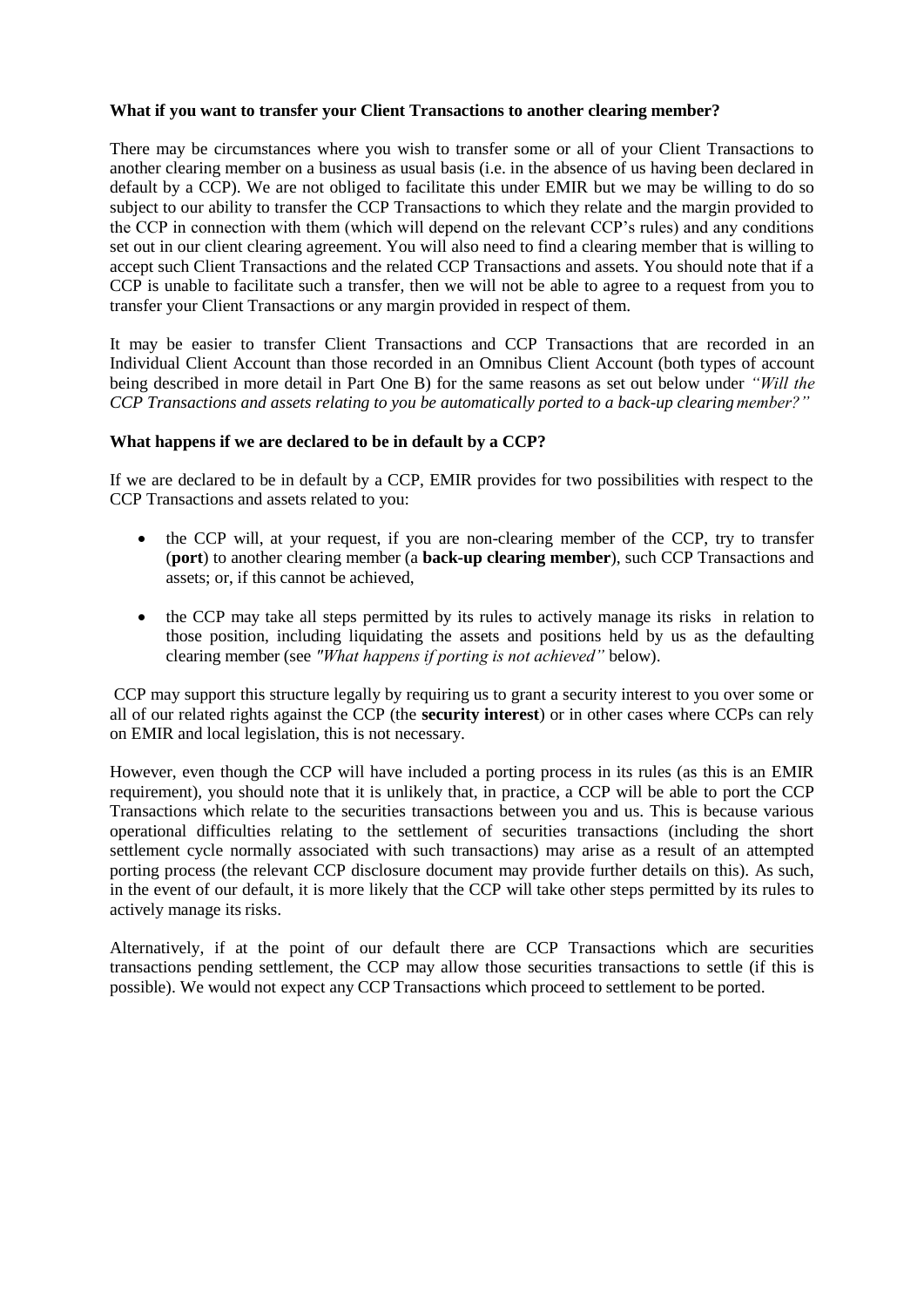#### **Will the CCP Transactions and assets relating to you be automatically ported to a back-up clearing member?**

No, as set out above, we expect that porting will not occur in relation to securities transactions. We expect that such securities transactions will either be settled or CCP will take other steps permitted by its rules to actively manage its risks if settlement does not take place, regardless of what type of client account you select.

Even where the CCP is able to facilitate porting in respect of securities transactions, there will be a number of conditions which must be satisfied before the CCP Transactions and assets that relate to you can be ported to a back-up clearing member. These conditions will be set by the CCP and will include obtaining your consent. In all cases you, as a non-clearing member of the CCP, will need to have a back-up clearing member that has agreed to accept the CCP Transactions. You may wish to appoint a back-up clearing member upfront as part of your clearing arrangements but the back-up clearing member is unlikely to be able to confirm that it is willing to accept the CCP Transactions until the default occurs, and even if you have appointed a back-up clearing member the CCP may still not be able to facilitate porting in the event of our default. The back-up clearing member may also have conditions that they require you to meet. You may also be able to agree with the CCP that it may choose a back-up clearing member on your behalf. If you have not appointed a back-up clearing member prior to our default, or agreed with the CCP that it may appoint one on your behalf, then this may mean that porting is less likely to occur.

If porting is achieved, the transfer of your Client Transactions (along with a margin or any excess margin at a defaulting clearing member's level) may require multilateral agreements between the CCP, defaulting clearing member, non-defaulting clearing member and you, however it should be noted that there is no clarity under Polish law as to the formal requirements that must be fulfilled to enable such transfer of the Client Transaction.

The type of account and level of segregation you choose will have an impact on the ability to port CCP Transactions and assets to a back-up clearing member upon our default.

If you choose an Omnibus Client Account (described in more detail in Part One B), in most cases, all of our clients who have CCP Transactions and assets relating to them recorded in the same Omnibus Client Account will have to agree to use the same back-up clearing member, and the back-up clearing member will have to agree to accept all of the CCP Transactions and assets recorded in that Omnibus Client Account. It is therefore likely to be difficult to achieve porting in relation to an Omnibus Client Account.

It should be easier to achieve porting if you choose an Individual Client Account (described in more detail in Part One B), because you can appoint a back-up clearing member with respect to just your CCP Transactions and the related assets.

#### **What happens if porting is not achieved?**

CCP is permitted to specify a period of time after which, if it has not been able to achieve porting, it will be permitted to actively manage its risks in relation to the CCP Transactions. If you want to port your CCP Transactions, you will need to notify the CCP and show that you can satisfy the other conditions within this period.

Otherwise, the CCP will likely terminate any outstanding CCP Transactions or accelerate execution of all obligations and calculate the net sum owing between us and the CCP in respect of them in accordance with the CCP rules. If there is an amount owed by the CCP in respect of the CCP Transactions, to the extent that the CCP knows your identity and how much of that amount relates to you, the CCP may pay such amount directly to you. If the CCP does not know your identity and/or does not know how much of the amount relates to you, the CCP will pay it to us (or our insolvency practitioner) for the account of our clients.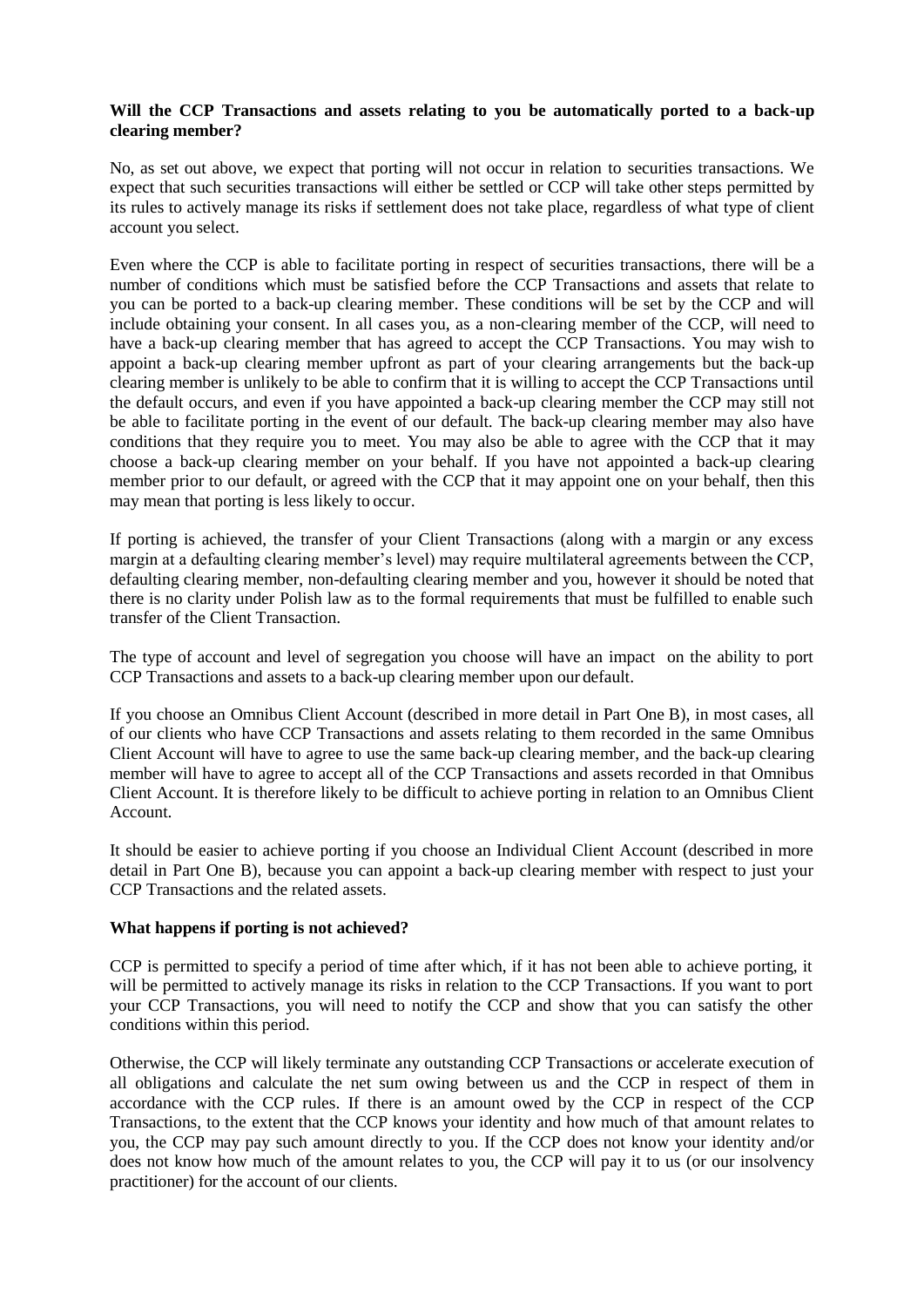It is more likely that a CCP will be able to pay any such amount directly to you if you select an Individual Client Account (described in more detail in Part One B). This is because your identity will typically be disclosed to the CCP in this case.

If the CCP terminates the CCP Transactions, then the Client Transactions between us are also likely to terminate. The termination calculations in respect of those Client Transactions will be performed in accordance with the client clearing agreement between us and such calculations will likely mirror those performed by the CCP in respect of the CCP Transactions. If you are due a payment from us as a result of the termination calculations in respect of our Client Transactions, the amount due from us to you will be reduced by any amount that you receive (or are deemed to receive) directly from the CCP. As discussed above, it may be the case that the CCP allows some of the CCP Transactions to settle instead of terminating them. In such case, we would not expect those CCP Transactions and the related Client Transactions to be included in any terminationcalculations.

Please see Part One C for a consideration of the main insolvency considerations.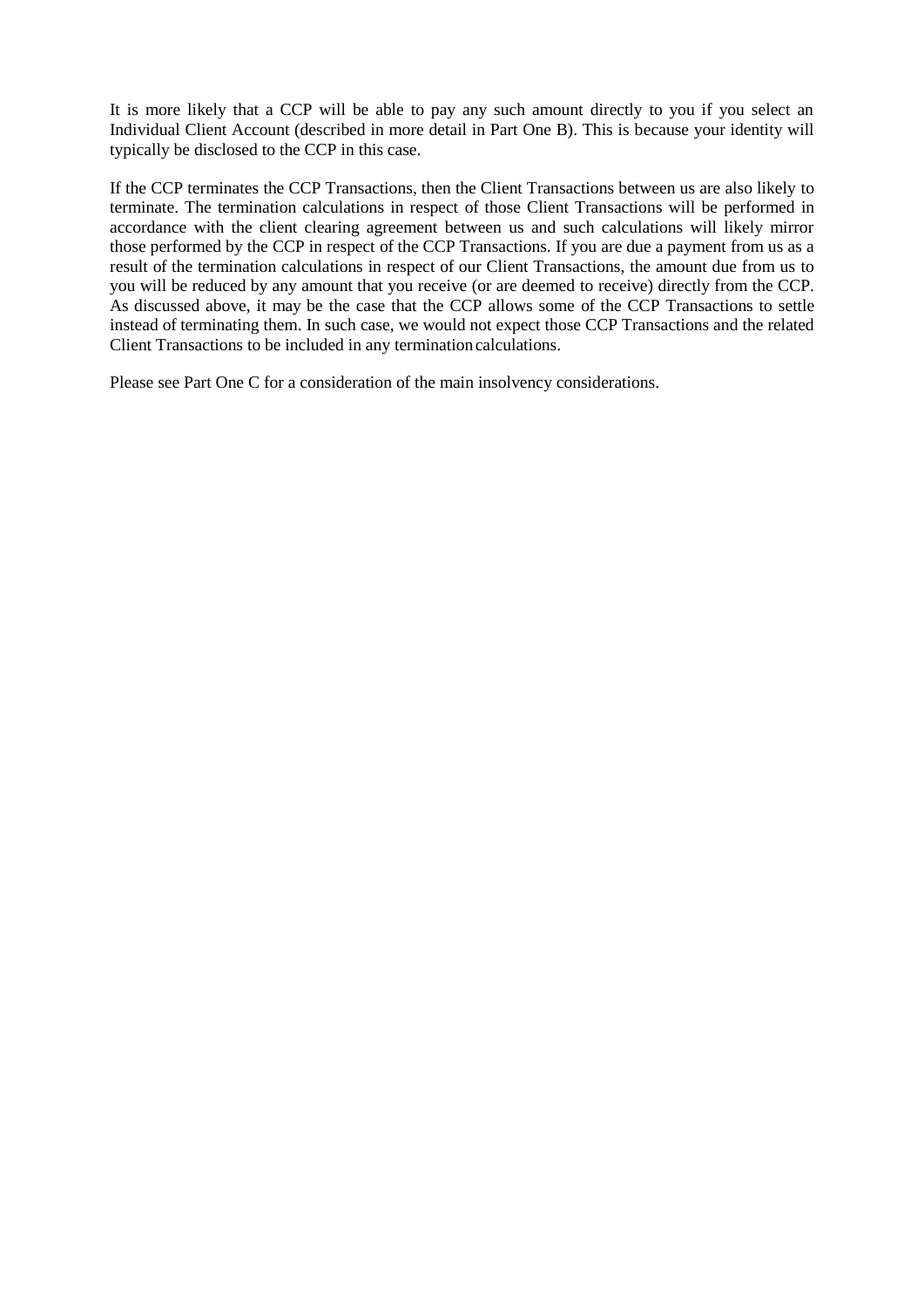#### **Part One B: Your choice of account type and the factors to consider**

#### **The types of account available**

Reference to accounts means the accounts in the books and records of CCP. The CCP uses these accounts to record the CCP Transactions that we enter into in connection with the clearing of your related Client Transactions and the assets that we provide to the CCP in respect of such CCP Transactions.<sup>6</sup>

There are two basic types of client account available – Omnibus Client Accounts and Individual Client Accounts. CCP then offers different levels of segregation within those as described in Part Two of this document.

#### *Omnibus Client Account<sup>7</sup>*

Under this account type, the CCP Transactions and assets that relate to them in the CCP's accounts are segregated from any CCP Transactions we have cleared for our own account (our **House Transactions**) and any assets we have provided as margin for those House Transactions at the CCP. However, the CCP Transactions and assets that relate to you will be commingled with the CCP Transactions and assets relating to any of our other clients that are recorded in the same Omnibus Client Account.



The CCP will agree not to net the CCP Transactions relating to you with our House Transactions or any CCP Transactions not recorded in the same Omnibus Client Account, nor use the assets relating to such CCP Transactions with respect to any House Transaction or CCP Transaction recorded in any other account.

However, both we and the CCP may net the CCP Transactions that are recorded in the same Omnibus Client Account. The assets provided in relation to the CCP Transaction recorded in the same Omnibus Client Account can be used in relation to any CCP Transaction (whether it relates to you or to any of our other clients) credited to that Omnibus Client Account.

Please see Part Two for an overview of the risks you may face if you choose an Omnibus Client Account and for details of the different levels of segregation that may be available.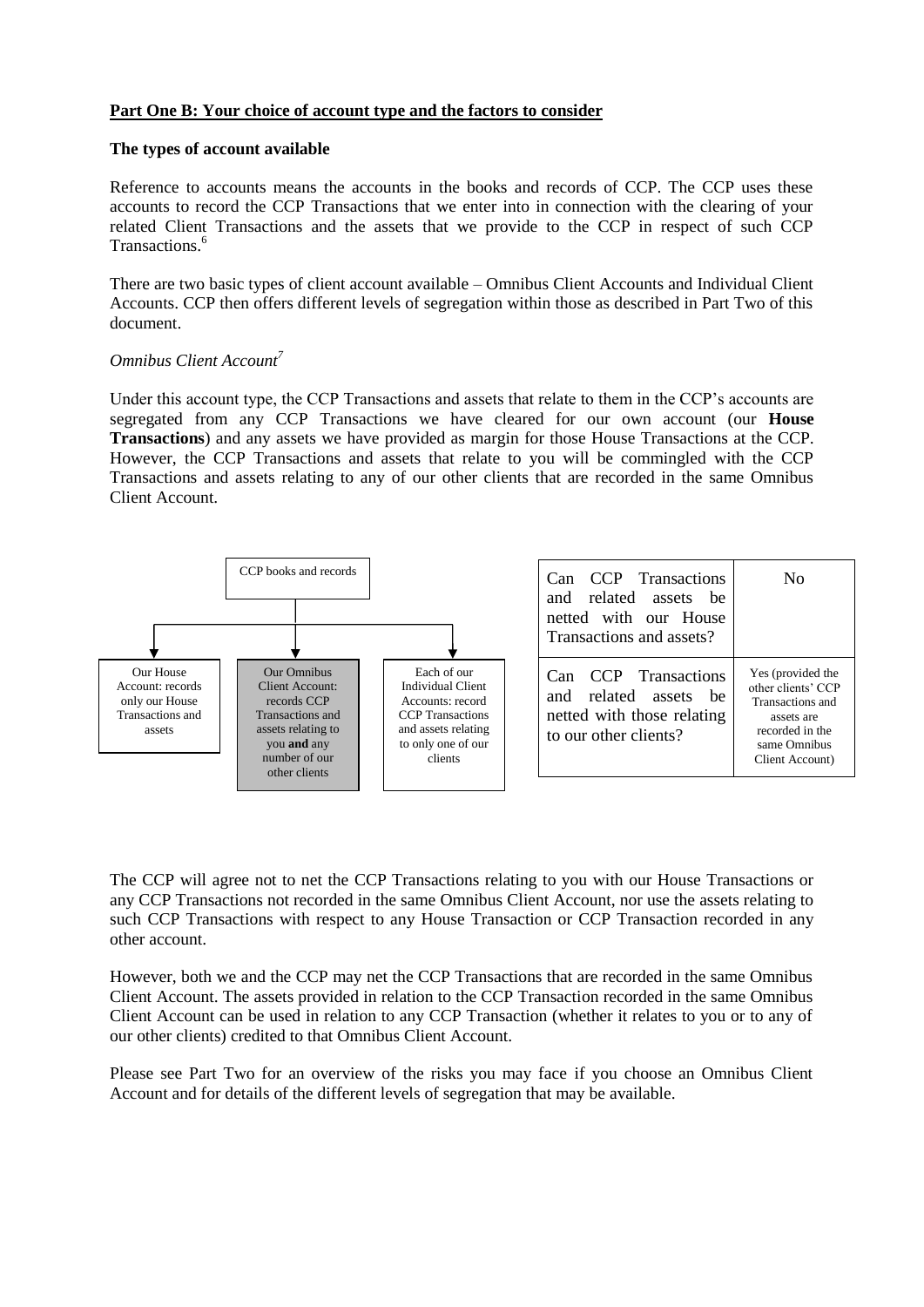## *Individual Client Account<sup>8</sup>*

Under this account type, the CCP Transactions and assets that relate to you in the CCP's accounts are segregated from those relating to our House Transactions and to the CCP Transactions and assets that relate to any of our other clients.



The CCP will agree not to net the CCP Transactions relating to you with our House Transactions, nor use the assets relating to such CCP Transactions in relation to our House Transactions.

Further, and in contrast to an Omnibus Client Account, the CCP will agree not to net the CCP Transactions relating to you that are recorded to an Individual Client Account with those of any other client recorded to *any* other account, nor use the assets related to such CCP Transactions in relation to the CCP Transactions relating to any of our other clients.

Please see Part Two for an overview of the risks you may face if you choose an Individual Client Account and additional features of Individual Client Accounts that may be available at CCP.

#### **Affiliates**

If we are offering services to our affiliates, we treat them in the same way as clients when complying with EMIR. This means that affiliates also have a choice between types of account. An affiliate may be part of the same Omnibus Client Account as other clients.

#### **Other factors that may impact on the level of protection you receive in respect of assets that you provide to us as margin for Client Transactions**

There are a number of factors that, together, determine the level of protection you will receive in respect of assets that you provide to us as margin for Client Transactions:

- whether you choose an Omnibus Client Account or an Individual Client Account (as discussed under *"The types of account available"* above)*;*
- whether, if you choose an Omnibus Client Account, you would want a gross or net account
- in each case, whether such assets are transferred by way of title transfer or security interest;
- whether we call any excess margin from you or you pay excess margin to us;
- whether you will get back the same type of asset as you provided as margin; and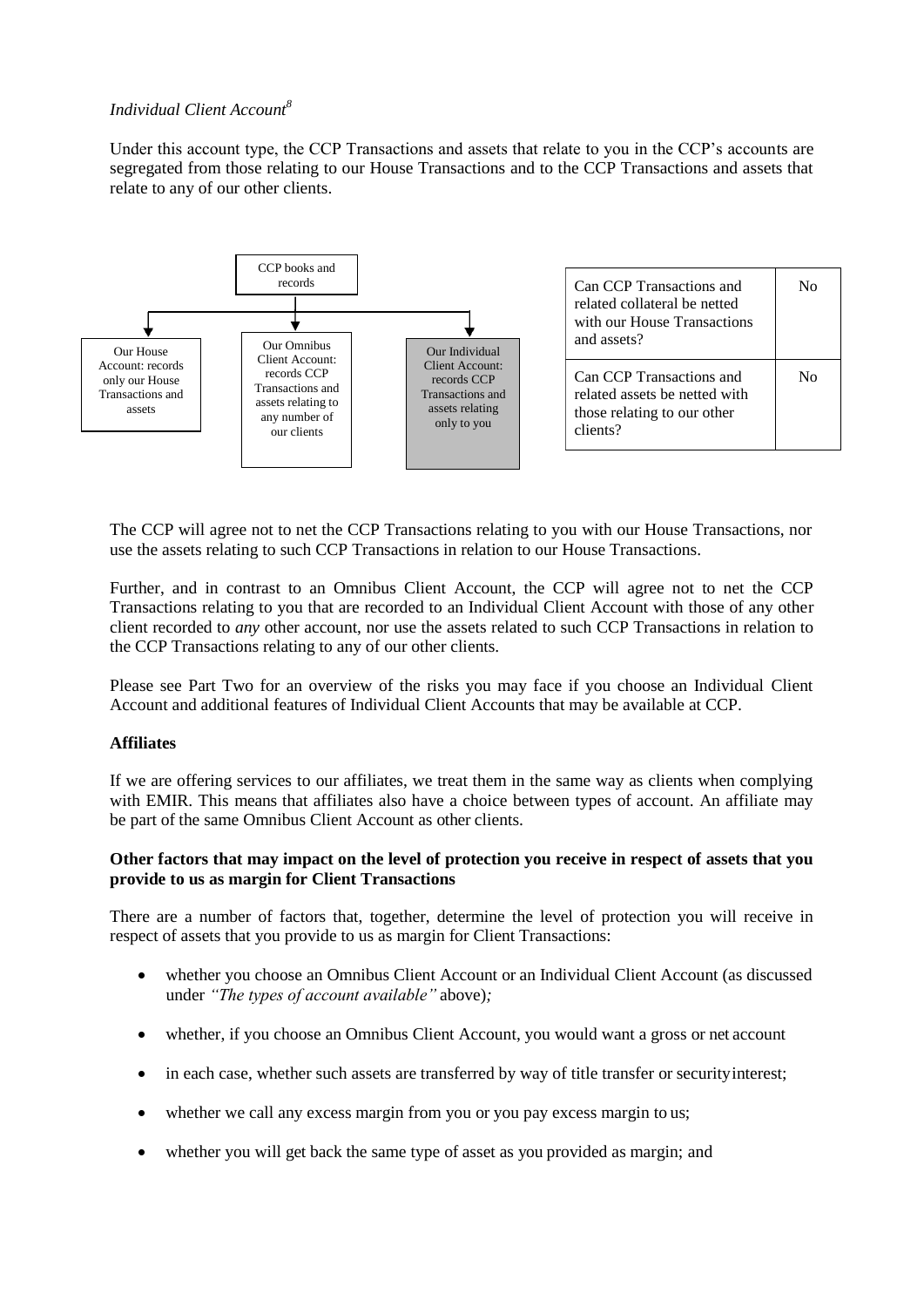• the bankruptcy and other laws that govern us and the CCP.

The rest of Part One B sets out further details for each of these variables and their implications under Polish Law.

#### **Would you prefer a gross or net Omnibus Client Account?**

While the CCP is only required to offer one type of Omnibus Client Account (and one type of Individual Client Account), it has developed a range of accounts within these two types with features that provide different degrees of segregation. These are discussed in more detail in Part Two. There are two main levels of segregation within Omnibus Client Accounts:

- Net is where the margin called by the CCP in respect of the CCP Transactions is called on the basis of the net CCP Transactions recorded in the Omnibus Client Account.
- Gross is where the margin called by the CCP Transactions is called on the basis of the gross CCP Transactions recorded in the Omnibus Client Account.

It may be easier to port CCP Transactions and their related assets, both in business as usual and default circumstances, if you choose a gross Omnibus Client Account than if you choose a net Omnibus Client Account. This is because the CCP is more likely to have sufficient assets to facilitate the porting of the CCP Transactions that relate to you and those that relate to another client separately if it has called the margin on a gross basis. That said, different CCPs' accounts have been designed in different ways and so you should consider the CCP's information about the specific accounts to understand the exact differences. Please see Part Two for more details on this.

#### **Will you provide cash or non-cash assets as margin for the Client Transactions?**

As noted under *"The "principal-to-principal" clearing model"* in Part One A, as a clearing member of the CCP, we are required to transfer assets to the CCP in respect of the CCP Transactions related to your Client Transactions. CCPs only accept certain types of liquid cash and non-cash assets as margin.

As is market practice, we will decide what types of assets to accept from you as margin for your Client Transactions. This will be set out in the client clearing agreement between us. What we will accept from you as margin for the Client Transactions will not necessarily be the same type of assets that we will provide to the CCP, in which case we may provide you with a collateral transformation service under which we transform the assets you provide to those which we can pass onto the CCP.

#### **On what basis do you provide margin to us?**

#### *General*

As is market practice, we will decide the basis on which we are willing to accept assets from you as margin. This will be set out in the client clearing agreement between us. Two introductory points to bear in mind are:

- Whilst the way in which you provide margin to us may impact the level of protection that you receive in respect of those assets, it should not directly influence your choice of Individual Client Account or Omnibus Client Account.
- If you were to provide securities to meet your margin obligations to us, the ways in which you do so are the same as those already available in your existing relationship with us. These options do not materially change because we offer you clearing services or because of EMIR requirements.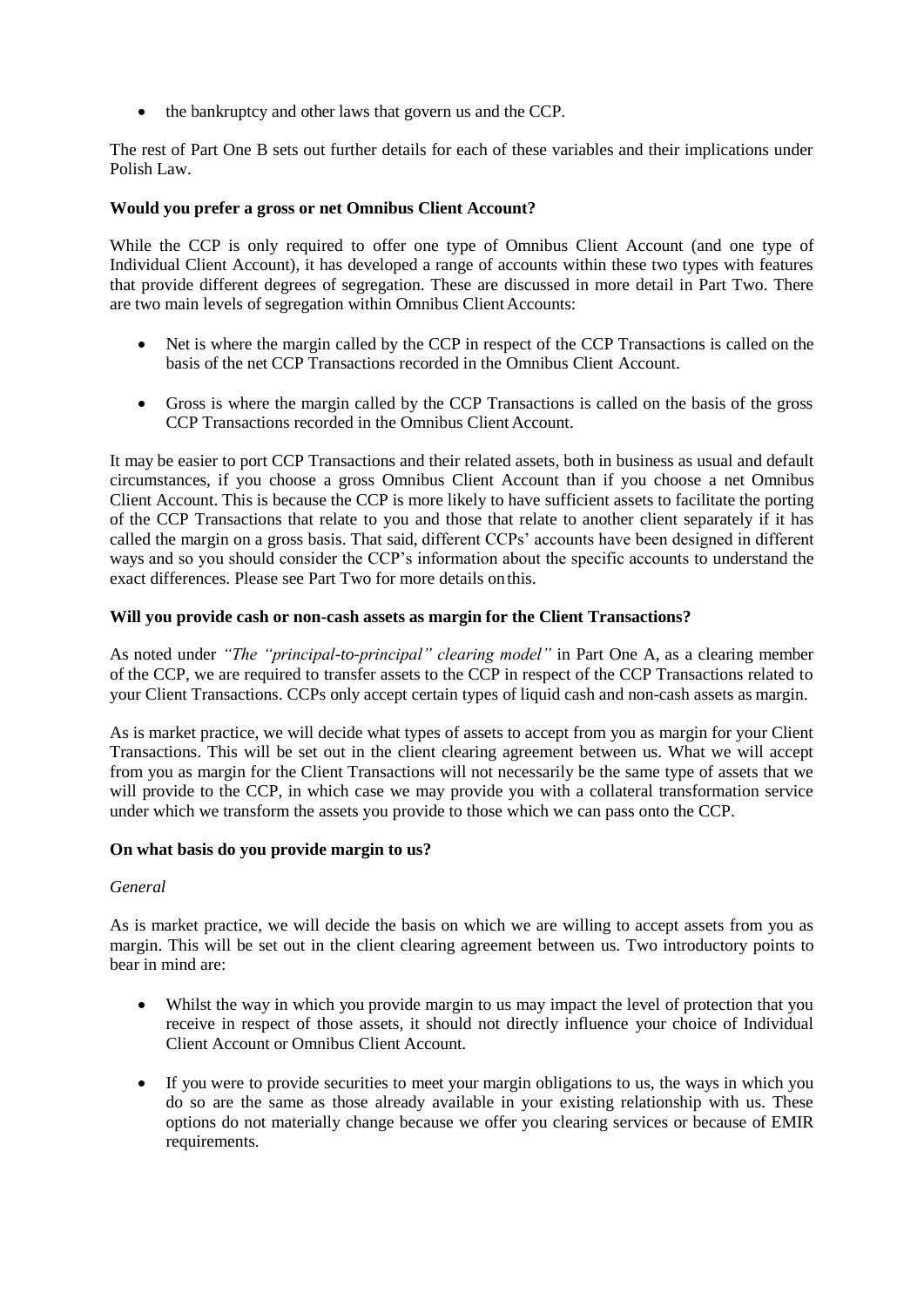#### *Cash Margin*

Where the client clearing agreement provides for the transfer of assets by way of title transfer, when you transfer assets (**Transferred Assets**) to us, *we* become the *full owner* of such assets and you lose all rights in such assets. We will record in our books and records that we have received such Transferred Assets from you with respect to the applicable Client Transaction. We will be obliged to deliver to you equivalent assets to such Transferred Assets (**Equivalent Assets**) in the circumstances set out in the client clearing agreement.

We may either transfer such Transferred Assets on to the CCP with respect to the CCP Transaction related to the Client Transaction, or we may transfer other assets to the CCP with respect to such CCP **Transaction** 

You bear our credit risk with respect to our obligation to deliver Equivalent Assets to you. This means that if we were to fail, unless we are declared to be in default by the CCP, you will have no right of recourse to the CCP or to any assets that we transfer to the CCP and you will instead have a claim against our estate for a return of the assets along with all our other general creditors. Even if we are declared to be in default by the CCP, the extent of your rights in relation to the CCP, if any, will depend on the CCP.

#### *Securities Margin*

Bank Handlowy does not currently accept securities as margin collateral.

#### *Security Interest*

Where you give us a security interest under the client clearing agreement, you give us security over:

- If cash your right to receive back equivalent cash (amount and currency) from us;
- If securities, the rights that you have against a Bank Handlowy custodian in respect of those securities and (if sufficiently segregated) your rights to the securities themselves.

In the ordinary course, those rights still belong to you even though you give us a security interest over them. However, we may enforce the security interest if you default in your obligations to us.

Depending on the exact terms of our client clearing agreement, we may either sell the assets; take the assets; and/or reduce the amount of cash that we owe back to you to satisfy the amounts that you owe to us.

The client clearing agreement may also give us a right to use such assets even before your default (e.g. to post margin with the CCP). Once we exercise that right of use, you cease to have any rights in the assets and will bear credit risk on us returning Equivalent Assets. The circumstances and purpose of any right of use will be set out in our client clearing agreement.

#### **Is the cash you transfer to us treated as client money?**

This question is different from the question of what level of segregation you want. We do not hold your cash transferred to us as trustee or as client money. Cash transferred to us as margin will be held by way of title transfer as described in Part One B: Cash Margin. Any other cash which is not provided as margin and which is held by Bank Handlowy for you in an account will be held as banker and not as trustee. This means that we will only have a contractual obligation to repay that cash deposit to you. If we were to become insolvent, you would rank as an unsecured creditor in respect of your cash held by us.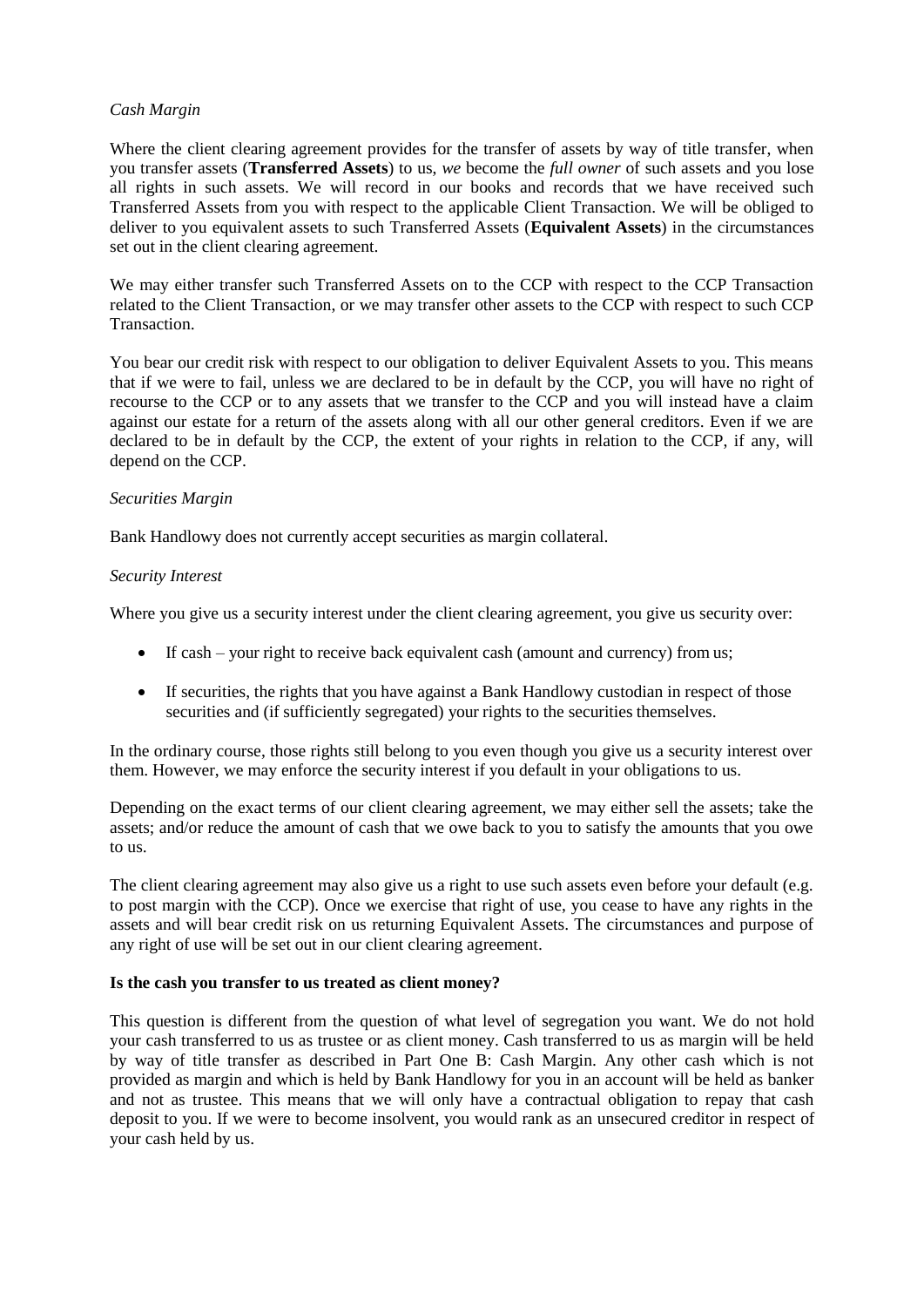#### **How will any excess margin we call from you be treated?<sup>9</sup>**

We are required to treat excess margin in a particular way in relation to an Individual Client Account. Excess margin is any amount of assets we require from you or you provide to us in respect of a Client Transaction that is over and above the amount of assets the CCP requires from us in respect of the related CCP Transaction.

If you choose an Individual Client Account we are required to pass all excess margin on to a CCP. If we clear your Client Transactions through an Individual Client Account at more than one CCP, we may need to agree on the allocation of any excess margin between those CCPs. If you provide us with assets which are not related to your individually segregated clearing activities at a particular CCP and such assets are not dedicated to cover your current positions with that CCP, then we do not need to post such assets on to that CCP. The details of this will be set out in the client clearing agreement between you and us.

Also, if the excess margin you provide to us is not in the form of assets which are eligible to be posted to the CCP (in accordance with the CCP's rules), unless we agree otherwise, we have no obligation to transform such assets into assets that would be eligible to be posted to the CCP. If you provide us with collateral in the form of a bank guarantee in our favour, we are not required to post on to the CCP an amount of assets equal to the value of the portion of the bank guarantee which exceeds the amount of margin we have called from you in respect of the relevant Client Transaction(s).

If you choose an Omnibus Client Account, we are not required to pass any excess margin on to the CCP. Depending on the terms on which we hold excess margin, you may take credit risk on us in respect of it.

#### **Will you get back the same type of asset as you originally provided to us as margin for a Client Transaction?**

In a business as usual situation, whether we will deliver the same type of asset to you that you originally provided to us will be governed by the client clearing agreement between us.

In the event of our default, if you are due a payment, you may not receive back the same type of asset that you originally provided to us. This is because the CCP is likely to have wide discretion to liquidate and value assets and make payments in various forms, and also because the CCP may not know what form of asset you originally provided to us as margin for the Client Transaction and as a result of any asset transformation services we may provide. This risk is present regardless of what type of client account you select.

Please see Part One C for a consideration of the main insolvency considerations.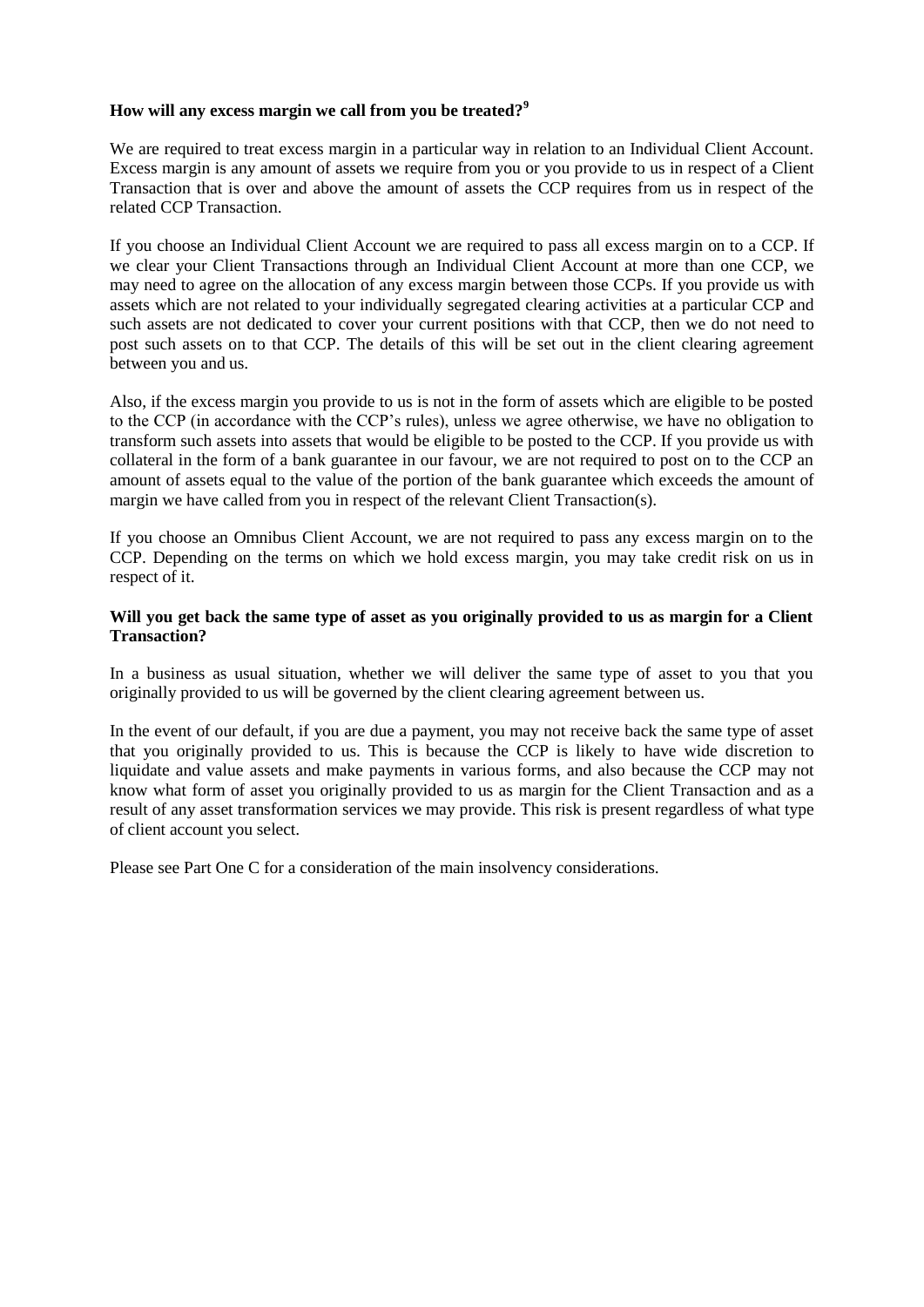## **Part One C: What are the main insolvency considerations?**

#### **General insolvency risks**

If we enter into insolvency proceedings, you may not receive all of your assets back or retain the benefit of your positions and there are likely to be time delays and costs (e.g. funding costs and legal fees) connected with recovering those assets. These risks arise in relation to both Individual Client Accounts and Omnibus Client Accounts because:

- except for CCP-specific porting solutions described earlier and the comments below under "*Margin rights*", you will not have any rights directly against the CCP; and you will only have contractual claims against us (i.e. rather than being able to recover particular assets as owner);
- our insolvency proceedings are most likely to be restructuring proceedings or bankruptcy proceedings (although it is possible for us to enter into liquidation proceedings). In such proceedings, subject to several exceptions, we will not be able to perform our obligations to you and your claims against us will be satisfied pursuant to the terms of the proceedings (which can be a time-consuming process with an uncertain outcome); and
- any stage of a cleared transaction (e.g. Client Transactions, CCP Transactions and porting) may be challenged by our insolvency official if, broadly speaking, it was not on arm's length terms. If successful, the court has broad powers to unwind or vary all of those stages.

Please also note that:

- insolvency law may override the terms of contractual agreements, so you should consider the legal framework as well as the terms of disclosures and legal agreements;
- a large part of your protection comes from CCP arrangements and the legal regimes surrounding them. Therefore, you should understand these in order to evaluate the level of protection that you have on our default. It is important that you review the relevant disclosures by the CCP in this respect.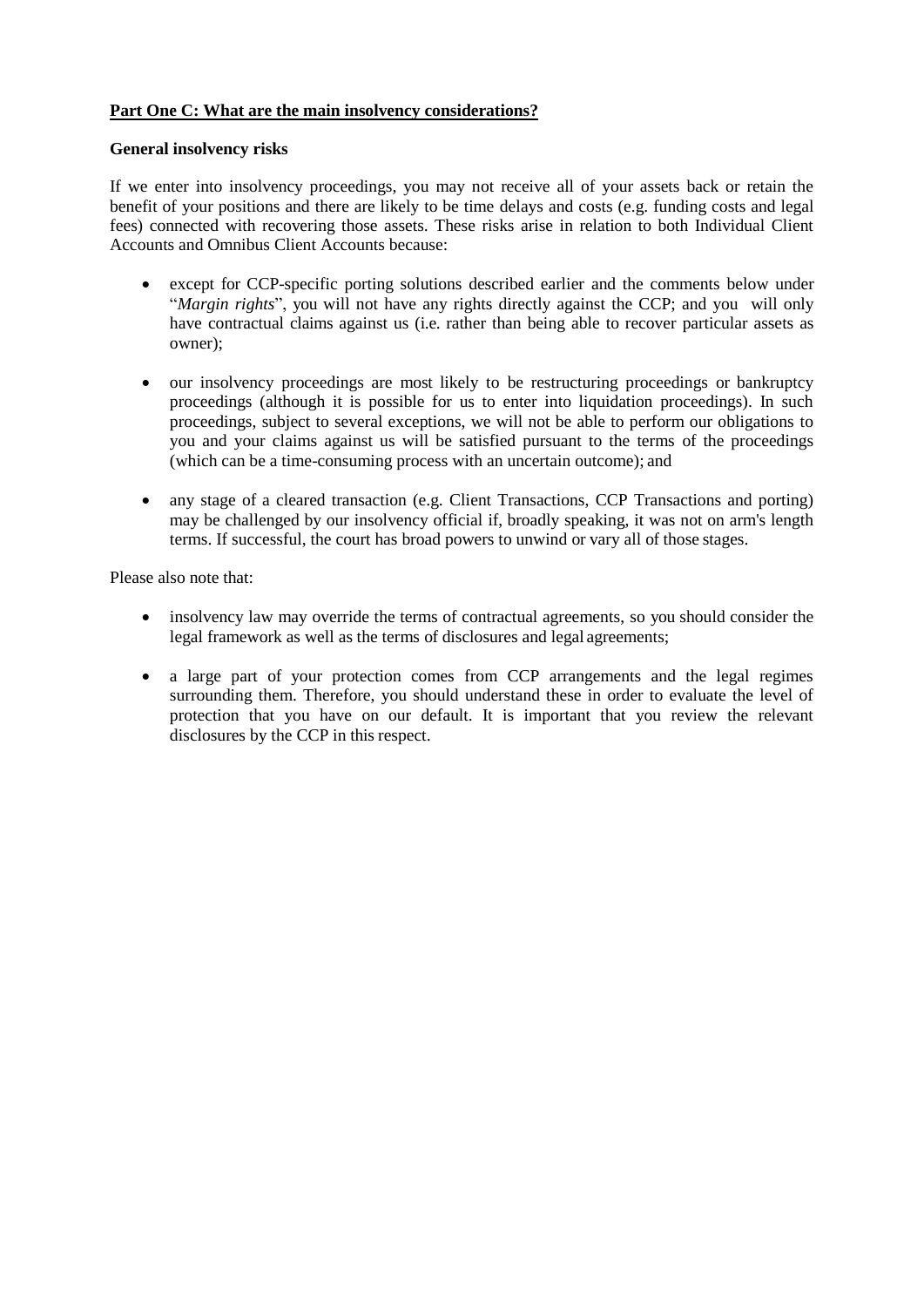#### **Insolvency of CCPs and others**

Except as set out in this section "*Insolvency of CCPs and* others", this disclosure deals only with our insolvency. You may also not receive all of your assets back or retain the benefit of your positions if other parties in the clearing structure default  $-$  e.g. the CCP itself. In addition, please note the following:

- we expect that an insolvency official will be appointed to manage the CCP. Our rights against the CCP will depend on the relevant insolvency law and/or that official;
- it will be difficult or impossible to port CCP Transactions and related margin, so it would be reasonable to expect that they will be terminated at CCP level. The steps, timing, level of control and risks relating to that process will depend on the CCP rules and the relevant insolvency law. However, it is likely that there will be material delay and uncertainty around when and how much assets or cash we will receive back from the CCP. Subject to the bullet points below, it is likely that we will only receive back a percentage of assets available depending on the overall assets and liabilities of the CCP;
- it is unlikely that you will have a direct claim against the CCP because of the principal-toprincipal model described in Part One A;
- if the CCP Transactions are terminated due to the CCP insolvency, then the Client Transactions between us are also likely to terminate under the client clearing agreement. This will result in a net sum owing between you and us. However, your claims against us are limited recourse so that you will only receive amounts from us in relation to Client Transactions if we receive equivalent amounts from the CCP in relation to relevant CCP Transactions;
- if recovery of margin in this scenario is important, then you should explore "bankruptcy" remote" or "physical segregation" structures offered by some CCPs. These tend to be offered only in relation to Individual Client Accounts and generally involve either:
	- you or us retaining assets in your/our name and only giving a security interest over that margin to the CCP (i.e. it allows the CCP to apply margin if we default but should keep the assets out of the CCP's insolvency if it defaults); or
	- the CCP holding the assets in a blocked or controlled margin account and giving a security interest (or similar legal right) over the margin back to us, to you and/or to a trustee on our behalf.

It is beyond the scope of this disclosure to analyse such options but your due diligence on them should include analysis of matters such as whether other creditors of the type described in *"Porting – preferential creditors"* below will have priority claims to margin; whether margin or positions on one account could be applied against margin or positions on another account (notwithstanding the contractual agreement in the CCP's rules); the likely time needed to recover margin; whether the margin will be recovered as assets or cash equivalent; and any likely challenges to the legal effectiveness of the structure (especially as a result of the CCP's insolvency).

#### **Margin rights**

Your rights on our insolvency will depend on the type of asset provided as margin:

 Cash – you will be an unsecured creditor in relation to any unused cash that you transferred to us in relation to the client clearing agreement.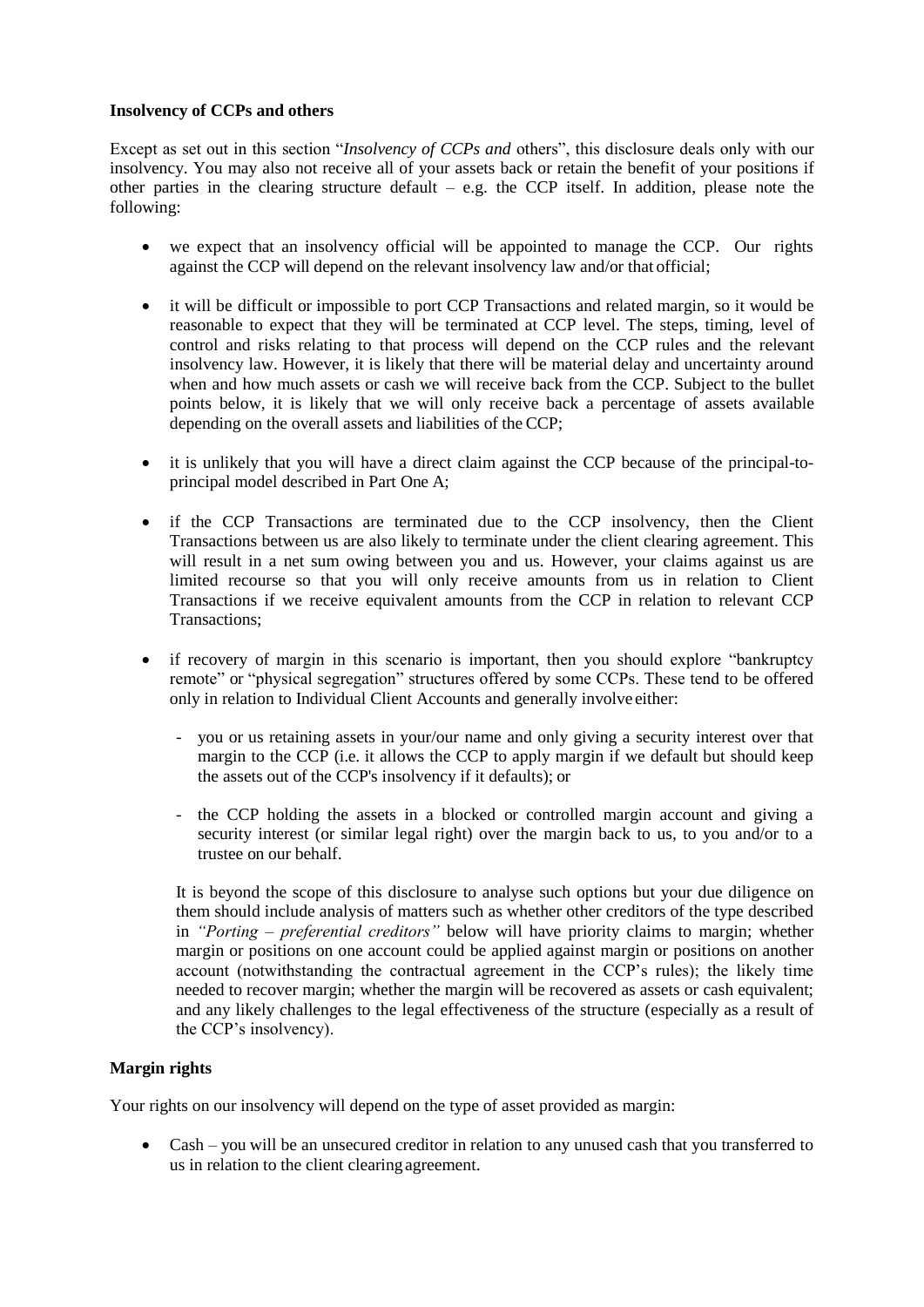The actual result in either case will be highly fact specific and will depend on, amongst other things, the exact terms of our legal arrangements; how we have operated accounts; and claims that other intermediaries (e.g. custodians; sub-custodians and settlement systems) have to those assets.

However, for EMIR purposes, we do not expect the above analysis to change materially if you have an Individual Client Account or an Omnibus Client Account.

## **Our default**

If we, as a member of a payment system and/or a securities settlement system in the meaning of the Polish Settlement Finality Act<sup>10</sup>, are declared bankrupt, under Article 80 of the Polish Bankruptcy  $Law<sup>11</sup>$  this will not preclude the right to use money and financial instruments kept and registered in our clearing account not encumbered with a right in rem for the benefit of third persons, and financial instruments registered in our clearing account as security for a loan granted under the payment system or securities settlement system, if that loan may be made available under the existing loan agreement, in order to pay our debts arising from settlement orders registered in the system at the latest on the system's business day commencing on the day bankruptcy is declared. Pursuant to Article 66 of the Polish Bankruptcy Law, if we are declared bankrupt, our bankruptcy estate will not include the assets referred to above or any other assets as may be necessary to perform our obligations as a member of the system incurred before the declaration of bankruptcy. The assets that remain after the performance of our obligations as a member of the system will form part of our bankruptcy estate. Under Article 67 of the Polish Bankruptcy Law, subject to certain exceptions, the collateral provided by us for the benefit of the system will not be part of our bankruptcy estate, either.

Pursuant to Article 136 of the Polish Bankruptcy Law, if we are declared bankrupt, the legal effect of entering a settlement order in the system and the results of netting are indisputable and binding on third parties if the order was entered in the system before the declaration of bankruptcy. If the settlement order is entered in the system after the declaration of bankruptcy and is executed on a business day of the system beginning on the date bankruptcy is declared, under Article 137 the legal effect of entering that order in such system is indisputable and binding on third parties only if the entity managing the system proves that at the time when, in accordance with the rules of the functioning of the system, the order became irrevocable, the entity was unaware or could not have been aware of that bankruptcy had been declared.

The rules described above apply accordingly if a decision is made with regard to liquidating, suspending or limiting our activity or if other legal action is taken against us resulting in the suspension or limitation of the performance of the transfer orders in the system.

With respect to the system governed by Polish law, based on Article 45e of the Polish Act on Trading in Financial Instruments<sup>12</sup>, instigation of a bankruptcy proceedings, recovery proceedings (including suspension of our activity) or any other proceedings against us, or opening of our liquidation, which would result in a limitation or cessation of the performance by us of our obligations or in a limitation of our ability to freely dispose by us of our assets will have no legal effects on the assets on our depositary account, omnibus account, securities account, cash account or bank account that are necessary to clear transactions to the extent in which the assets are dedicated to carry out the settlement of transactions in the settlement entity, even if such proceedings or liquidation were instigated before carrying out the settlement of transactions. The above-mentioned proceedings or liquidation have no legal effect also with respect to the beneficiary of the collateral with respect to the collateral established by us for the benefit of other clearing member or the clearing entity on the terms set out in the rules of the clearing entity. Pursuant to Article 67 of the Polish Act on Trading in Financial Instruments, those rules apply accordingly to the assets of the default fund (the assets are the joint property of the clearing members).

To the extent the CCP can port the CCP Transactions and collateral to a back-up clearing member under the CCP rules in the event of insolvency proceedings being opened against us, the effectiveness of the porting will be determined by the law governing the CCP. If the CCP is governed by Polish law,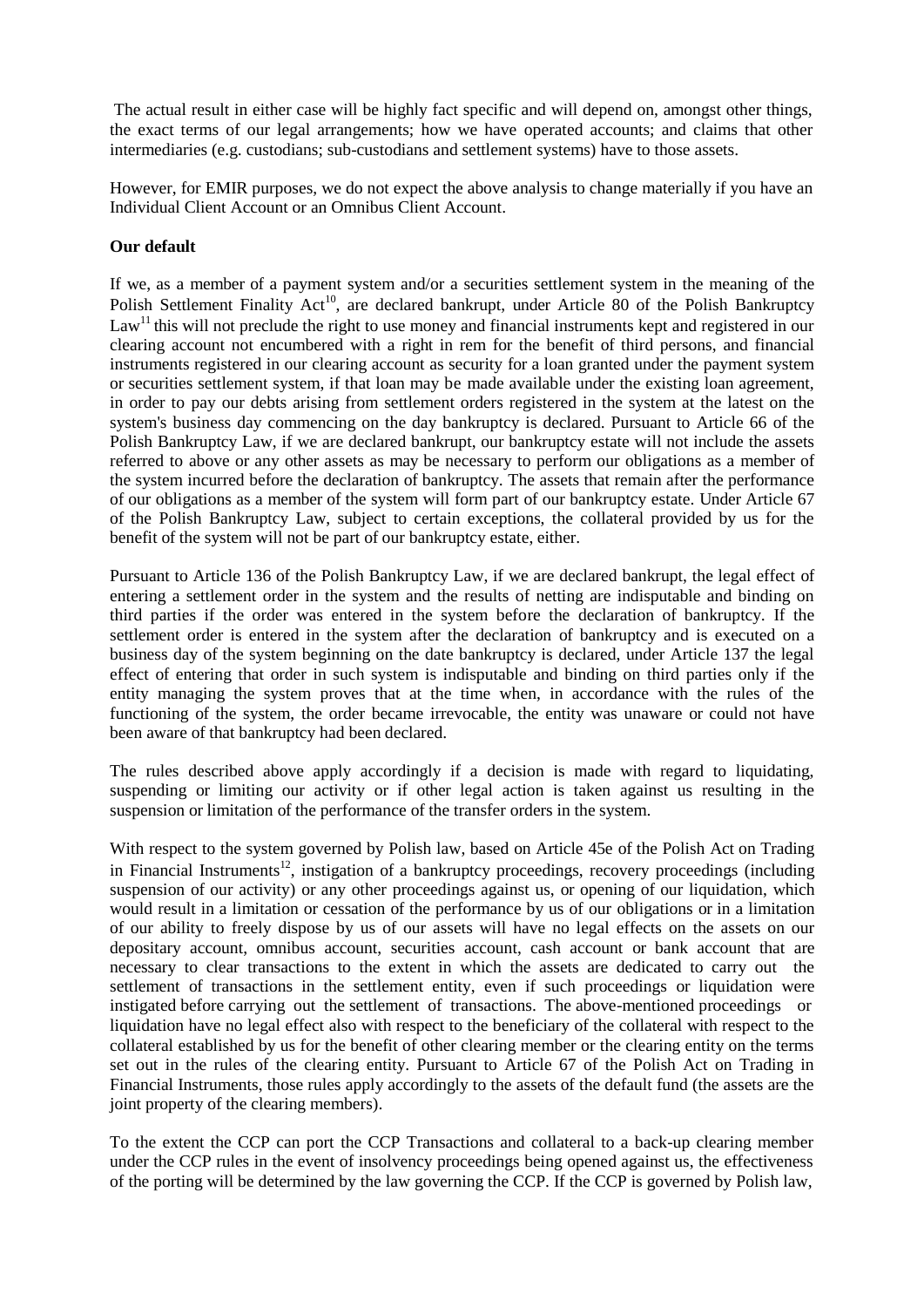there is no clarity as to whether porting under the CCP rules will be effective if we are declared bankrupt and this would require that detailed legal analysis be conducted by your professional advisers.

#### **Termination netting**

If we default and the CCP cannot port the CCP Transactions and collateral then we would expect it to terminate and net our outstanding CCP Transactions and apply related assets.

You and we would want this to work differently from normal bilateral termination netting that would apply to all positions and assets between us and the  $CCP - e.g.$  EMIR requires that assets on an Individual Client Account relating to you should not be netted with our house or another client account at the CCP (which would be the case in a normal bilateral termination netting scenario).

Please also note more generally that your freedom to terminate Client Transactions may be more limited under the client clearing agreement than in other arrangements that you may be used to. For example, under our client clearing agreement termination may only be possible if the CCP has declared us to be in default under the CCP's rules, this would be in order to match the treatment of CCP Transactions and Client Transactions as much as possible. However, this may mean that – unless the CCP declares a default under its rules - you cannot terminate Client Transactions for common reasons such as a payment default on our part.

#### **Porting - prohibition**

As mentioned above, a CCP only owes us (not you) obligations in relation to CCP Transactions and related assets.

As a result, when these contracts and assets are transferred to a back-up clearing member, there is a risk of insolvency challenge because our rights have effectively been taken from us on or around the time of our insolvency. Applicable laws may not permit this and there is a risk that the courts may therefore not permit, or may unwind, any porting and related Client Transactions with your back-up clearing member.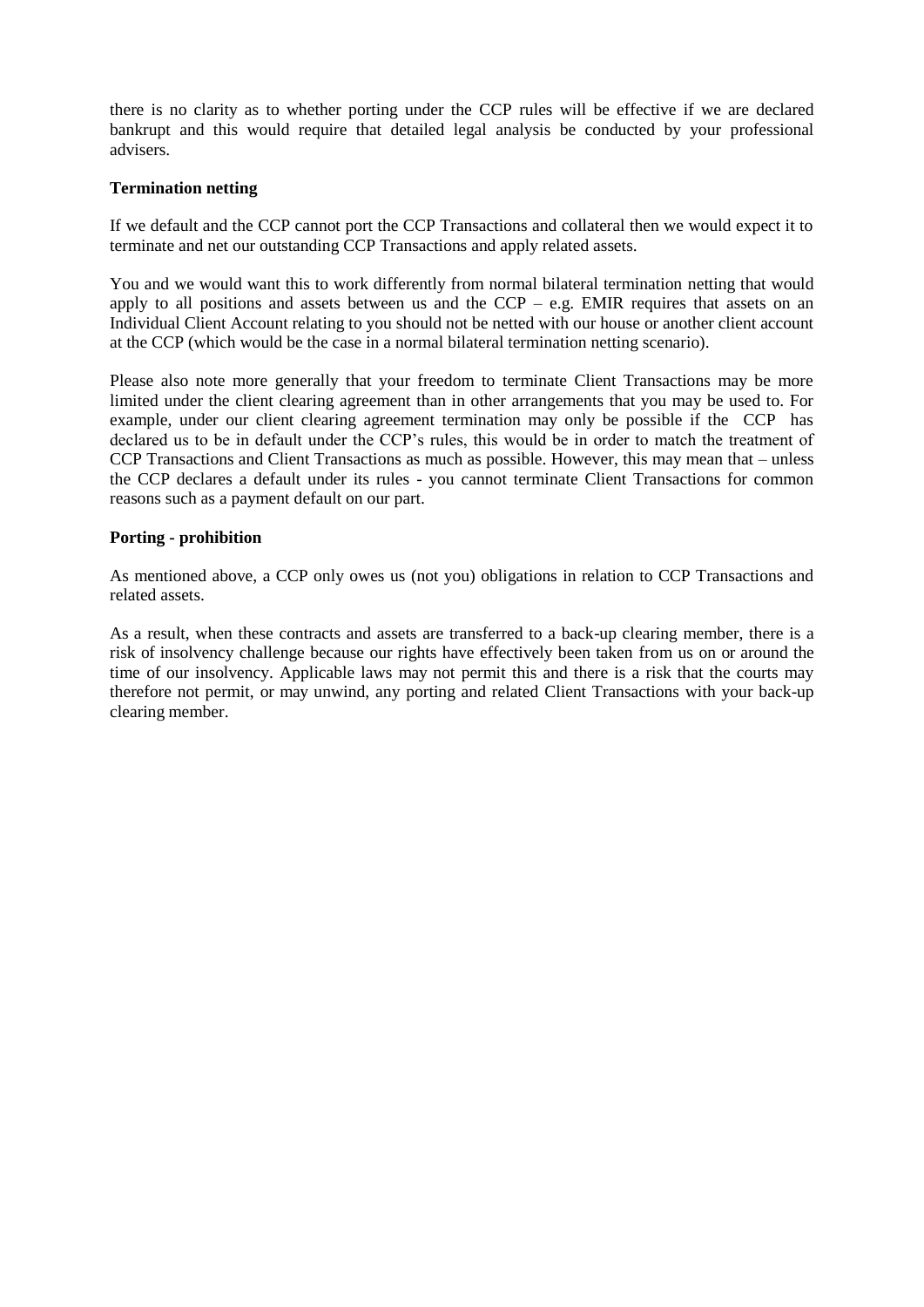#### **Porting - preferential creditors**

As mentioned under *"What happens if we are declared to be in default by a CCP?"* in Part One A, a CCP's porting structure may be based on or supported by a security interest. This can take different forms but generally involves us creating security over our rights against the CCP in relation to an Individual Client Account or Omnibus Client account in your favour or in favour of another person (e.g. an independent trustee) to hold the security on your behalf. Broadly speaking, the security interest should support the argument that these assets are not part of our insolvency estate (i.e. are not to be shared with our other creditors).

However, depending on the exact structure, insolvency law gives certain statutory creditors priority over secured creditors. This means that some creditors may have a claim on client account assets ahead of you. Statutory creditors are likely to include, amongst others, our insolvency official (e.g. in respect of its costs and expenses), a relatively small amount of unsecured creditors, some employee salaries and pension contributions.

#### **Mismatch of CCP/Client Transactions and assets**

It could be that our net assets in relation to CCP Transactions do not match our net obligations to each other in relation to the matching Client Transactions. This can slow down or make porting impossible either operationally or legally.

For example, it may occur at CCP level as a result of Fellow Client Risk (see the explanation of this term in Part Two of this document) in an Omnibus Client Account, with the result that there are insufficient assets available for porting to satisfy our obligations to you in relation to the Client Transactions.

#### **Banking Law**

The Banking Law<sup>13</sup> applies because we are a Polish bank regulated by that law. As a result, in serious circumstances, we may be transferred to a third party. In such a case, your counterparty and/or your counterparty risk may change. It is unlikely that you will be able to stop such transfer or to enforce any early termination rights against us as a result of such transfer.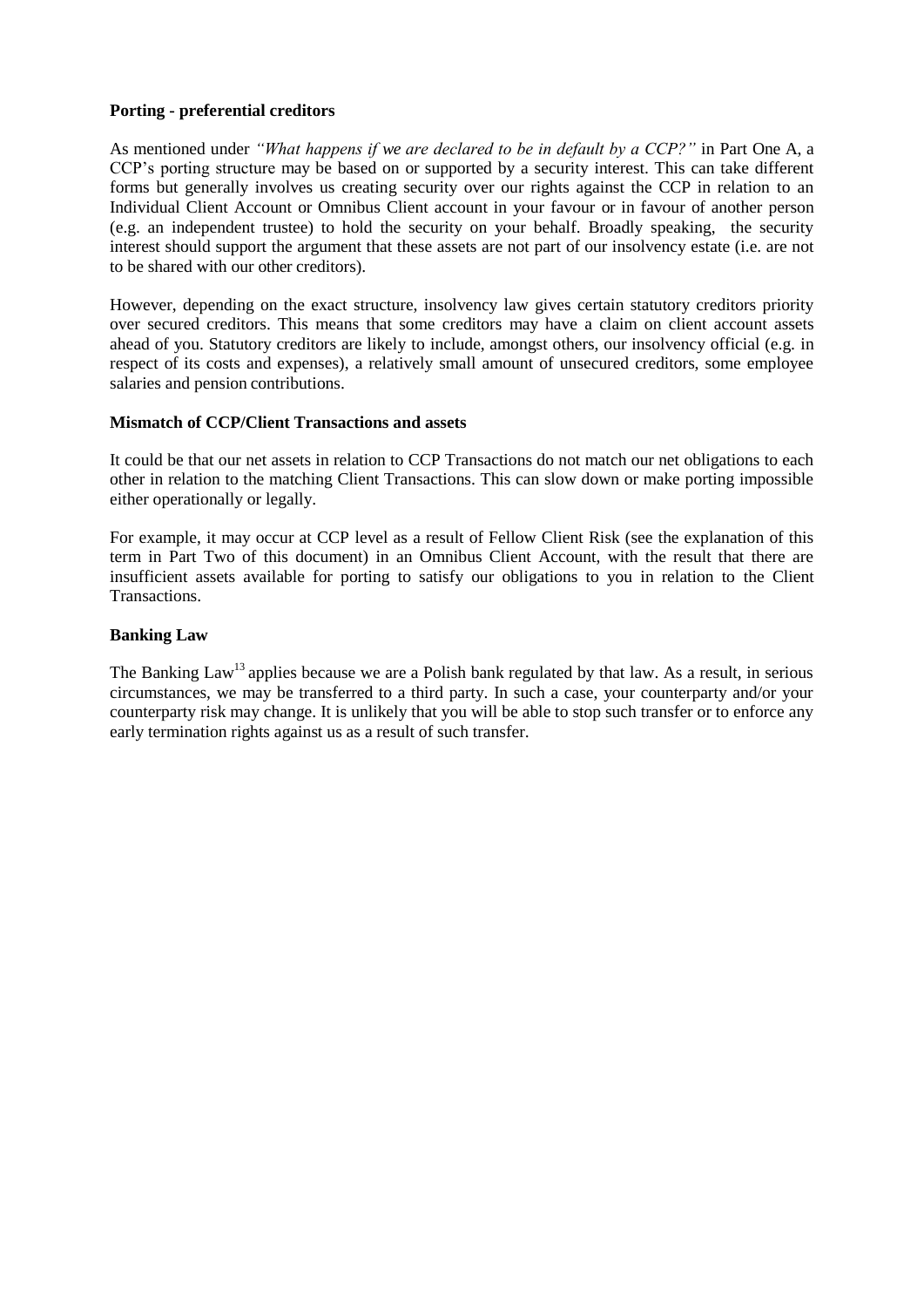#### **Part Two: CCP client account structures**

As noted in Part One B, CCP may offer at least one Omnibus Client Account and/or at least one Individual Client Account by changing some of the features. This Part Two contains an overview of the main levels of segregation within each account type of which we are aware that the CCPs offer, together with an overview of the main protections afforded by and the main legal implications of each.

The descriptions given in this Part Two are very high level and consider the typical features of these account types and levels of segregation. However, the particular characteristics of the accounts will affect the exact levels of protection they offer and the legal implications so you must review the information provided by the CCP to fully understand the risks of the specific account we maintain in relation to you at CCP. CCP is required to publish information about the account structures it offers and we have provided a link to the relevant part of the website of CCP we use. You may also need to seek professional advice to understand the differences in detail. However, we hope that the questions raised and factors described in both parts of this document will help you to know which questions to ask and to understand the impact of the answers you receive.

The descriptions have been prepared on the basis of publicly available disclosure documents made available by CCP. We are not responsible for, and do not accept any liability whatsoever, for any content or omissions or inaccuracies contained in the information produced by CCP.

| Risks used to compare each account type and<br>level of segregation | <b>Explanation of risk</b>                                                                                                                                                                                                                                                                                                      |
|---------------------------------------------------------------------|---------------------------------------------------------------------------------------------------------------------------------------------------------------------------------------------------------------------------------------------------------------------------------------------------------------------------------|
| <b>Transit Risk</b>                                                 | Whether you are exposed to us at any point in<br>the process of providing or receiving margin<br>in respect of Client Transactions.                                                                                                                                                                                             |
| <b>Fellow Client Risk</b>                                           | Whether assets provided to the CCP in<br>respect of CCP Transactions related to you<br>could be used to cover losses in CCP<br>Transactions relating to another client.                                                                                                                                                         |
| <b>Liquidation Risk</b>                                             | Whether, if the CCP Transactions and assets<br>relating to them were to be terminated or<br>ported, there is a risk that any non-cash assets<br>would be liquidated into cash. If this were to<br>happen, the value given to such assets by the<br>CCP may differ from what you perceive to be<br>the full value of the assets. |
| <b>Haircut Risk</b>                                                 | Whether the value of the assets that relate to<br>CCP Transactions might be reduced or not<br>increase by as much as you expect because<br>the CCP applied a haircut that did not<br>properly reflect the value of the asset.                                                                                                   |

The Annex seeks to compare the main account types and levels of segregation against the following risks: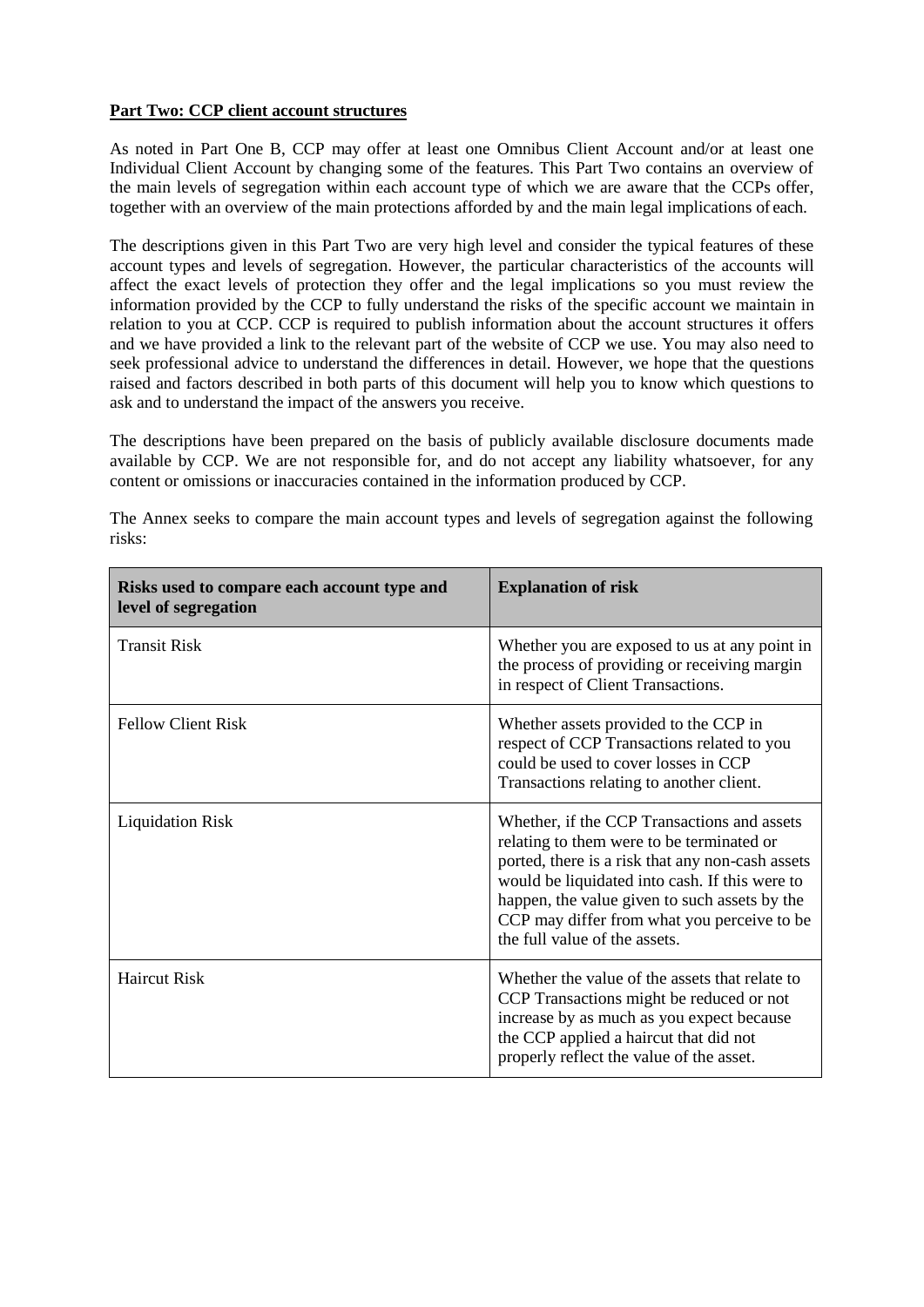| Risks used to compare each account type and<br>level of segregation | <b>Explanation of risk</b>                                                                                                                                                                                                              |
|---------------------------------------------------------------------|-----------------------------------------------------------------------------------------------------------------------------------------------------------------------------------------------------------------------------------------|
| Valuation Mutualisation Risk                                        | Whether the value of the assets that relate to<br>CCP Transactions could be reduced or not<br>increase by as much as you expect because<br>the assets posted in relation to other clients'<br>CCP Transactions have decreased in value. |
| <b>CCP</b> Insolvency Risk                                          | Whether you are exposed to the insolvency or<br>other failure of the CCP.                                                                                                                                                               |

**Typical client account characteristics**

be able to identify

|                                                                                                                       | <b>Net Omnibus Client</b><br><b>Account</b>                                                                                                                                                                                                                                                                                                          | <b>Gross Omnibus Client</b><br><b>Account</b>                                                                                                                                                                                                                                                                                                     | <b>Individual Client Account</b>                                                                                                                                             |
|-----------------------------------------------------------------------------------------------------------------------|------------------------------------------------------------------------------------------------------------------------------------------------------------------------------------------------------------------------------------------------------------------------------------------------------------------------------------------------------|---------------------------------------------------------------------------------------------------------------------------------------------------------------------------------------------------------------------------------------------------------------------------------------------------------------------------------------------------|------------------------------------------------------------------------------------------------------------------------------------------------------------------------------|
| will<br>Who<br><b>CCP</b><br>the<br><b>Transactions</b><br>recorded in<br>the<br>account<br>relate to?                | Net<br>Omnibus Client<br>Accounts record both<br>and<br><b>CCP</b><br>assets<br>Transactions that relate<br>to you and the assets<br>and CCP Transactions<br>that relate to one or<br>of<br>other<br>our<br>more<br>$\lambda$                                                                                                                        | Gross<br>Omnibus<br>Client<br>Accounts record assets and<br>Transactions<br><b>CCP</b><br>that<br>relate to you and the assets<br>and CCP Transactions that<br>relate to one or more of our<br>other clients.                                                                                                                                     | Only<br>assets<br>and<br>CCP<br>Transactions that relate to<br>you should be recorded in<br>Individual<br>Client<br>an<br>Account.                                           |
| <b>Which losses</b><br>can assets<br>recorded in<br>the<br>account be used<br>for?                                    | Assets that are provided<br>to the CCP as margin<br>for a CCP Transaction<br>recorded<br>in<br>Net<br>a<br>Omnibus<br>Client<br>Account may be used to<br>cover any losses in that<br>account, whether such<br>losses relate to the CCP<br>Transactions relating to<br><b>or</b><br><b>CCP</b><br>you<br>Transactions relating to<br>another client. | Assets that are provided to<br>the CCP as margin for the<br>CCP Transactions recorded<br>in a Gross Omnibus Client<br>Account may be used to<br>cover any losses in that<br>whether<br>account,<br>such<br>losses relate to the CCP<br>Transactions relating to you<br>Transactions<br><b>CCP</b><br><sub>or</sub><br>relating to another client. | Assets that are provided to<br>the CCP as margin for CCP<br>Transactions recorded in an<br>Individual Client Account<br>may only be used to cover<br>losses in that account. |
| Will<br>the<br><b>CCP</b> know<br>which CCP<br><b>Transactions</b><br>and<br><b>Types of assets</b><br>relate to you? | The CCP may not know<br>which<br><b>CCP</b><br>Transactions and assets<br>recorded<br>in<br><b>Net</b><br>a<br>Omnibus<br>Client<br>Account relate to you.                                                                                                                                                                                           | The CCP may not know<br>which CCP Transactions<br>and assets recorded in a<br>Omnibus<br>Client<br>Gross<br>Account relate to you.                                                                                                                                                                                                                | Yes                                                                                                                                                                          |
| Will<br>the<br><b>CCP</b><br>record the<br>assets<br>provided by<br>value                                             | The CCP may identify<br>in its records the type<br>of asset provided as<br>margin for<br>the<br>Net<br>Omnibus<br>Client<br>Account but will<br>not                                                                                                                                                                                                  | The CCP may identify in<br>its records the type of asset<br>provided as margin for the<br>Omnibus<br>Gross<br>Client<br>Account but is unlikely to<br>be able to identify anything                                                                                                                                                                | The CCP should identify in<br>its records the type of asset<br>provided as margin for an<br><b>Individual Client Account.</b>                                                |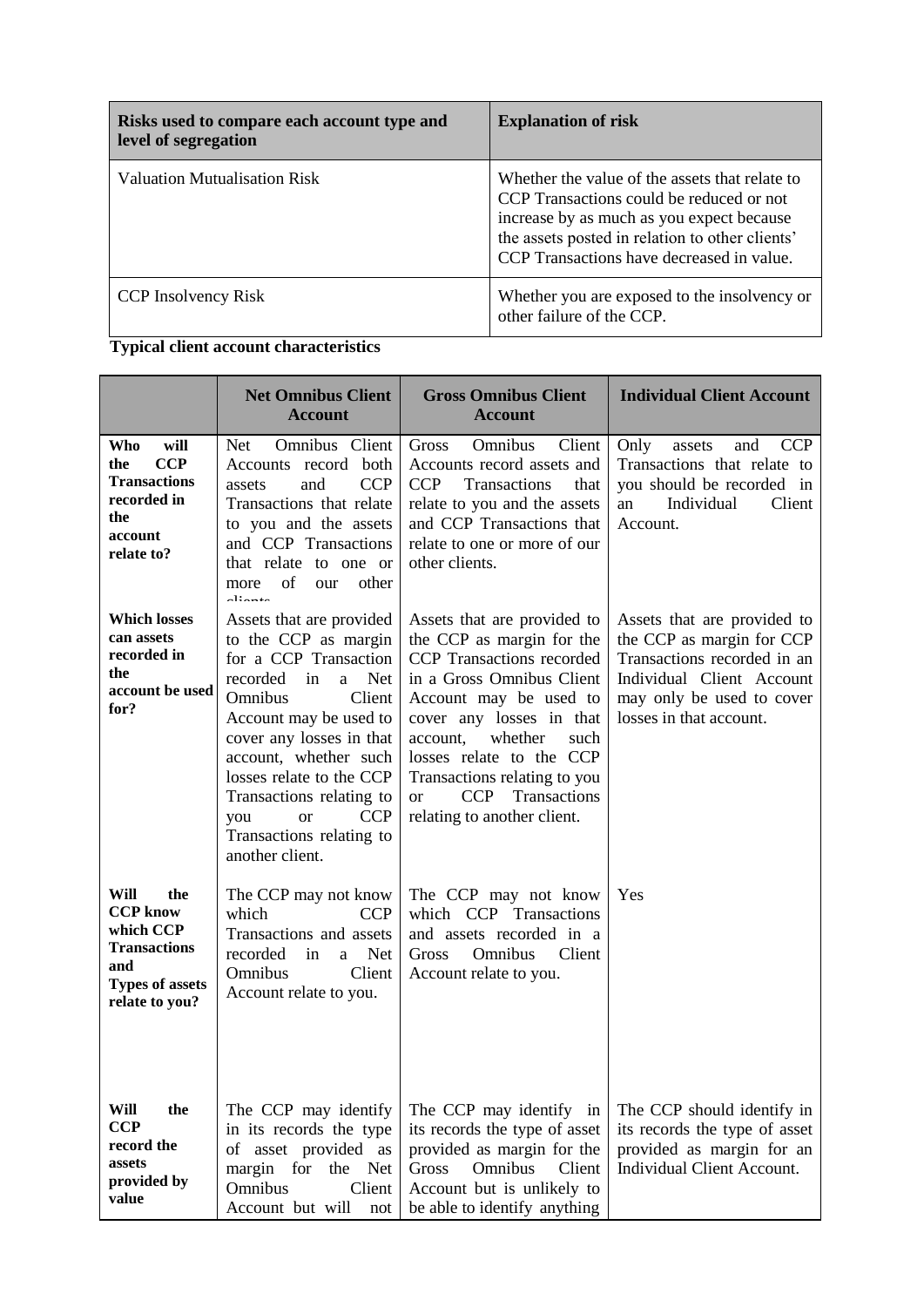|                                                                                                                       | <b>Net Omnibus Client</b><br><b>Account</b>                                                                                                                                                                                                                                                                                                                | <b>Gross Omnibus Client</b><br><b>Account</b>                                                                                                                                | <b>Individual Client Account</b>                                                                                                                                                                                                                                                                              |
|-----------------------------------------------------------------------------------------------------------------------|------------------------------------------------------------------------------------------------------------------------------------------------------------------------------------------------------------------------------------------------------------------------------------------------------------------------------------------------------------|------------------------------------------------------------------------------------------------------------------------------------------------------------------------------|---------------------------------------------------------------------------------------------------------------------------------------------------------------------------------------------------------------------------------------------------------------------------------------------------------------|
| Only or<br>Will it<br>identify the<br>type of asset<br>provided?                                                      | which type of assets<br>relate to any client's<br><b>CCP</b><br>Transactions<br>within<br>that<br><b>Net</b><br>Omnibus<br>Client<br>Account.                                                                                                                                                                                                              | other than the value of the<br>assets provided in respect<br>of<br>any<br>client's<br><b>CCP</b><br>Transactions<br>within<br>that<br>Client<br>Gross<br>Omnibus<br>Account. |                                                                                                                                                                                                                                                                                                               |
| Will the<br><b>CCP</b><br><b>Transactions</b><br>recorded in<br>the account be<br>netted?                             | It is likely that the CCP<br>Transactions recorded<br>in the account will be<br>netted. This means that<br>CCP Transactions that<br>relate to you may be<br>with<br>netted<br><b>CCP</b><br>Transactions that relate<br>to our other<br>clients<br>whose<br><b>CCP</b><br>Transactions<br>are<br>recorded in the same<br>Omnibus Client<br>Net<br>-------- | N <sub>o</sub>                                                                                                                                                               | CCP Transactions are likely<br>to be netted, but should not<br>be netted against the CCP<br>Transactions relating to any<br>of our other clients.                                                                                                                                                             |
| Will<br>the<br>margin be<br>calculated on a<br>gross or net<br>basis?                                                 | will<br>The<br>margin<br>b                                                                                                                                                                                                                                                                                                                                 | The<br>margin<br>will<br>be<br>calculated on a gross basis.                                                                                                                  | The margin requirement for<br>Individual<br>Client<br>an<br>Account will typically be<br>calculated on a net basis.                                                                                                                                                                                           |
| Will you<br>Have to enter<br>into any<br>documentation<br>or operational<br>arrangements<br>directly with<br>the CCP? | documentation<br>to<br>which the CCP is party.<br>It is unlikely that you<br>will have to set up any<br>operational<br>arrangements with the<br>CCP directly.                                                                                                                                                                                              | which the CCP is a party. It<br>is possible but unlikely that<br>you will have to set up<br>operational<br>arrangements<br>with the CCP directly.                            | You may have to enter   You may have to enter into   You may have to enter into<br>into legal   legal documentation to   legal documentation to<br>which the CCP is a party. It<br>is also possible that you will<br>have<br>to<br>up<br>set<br>some<br>operational<br>arrangements<br>with the CCP directly. |
| <b>Transit Risk</b>                                                                                                   | Yes                                                                                                                                                                                                                                                                                                                                                        | Yes                                                                                                                                                                          | Yes                                                                                                                                                                                                                                                                                                           |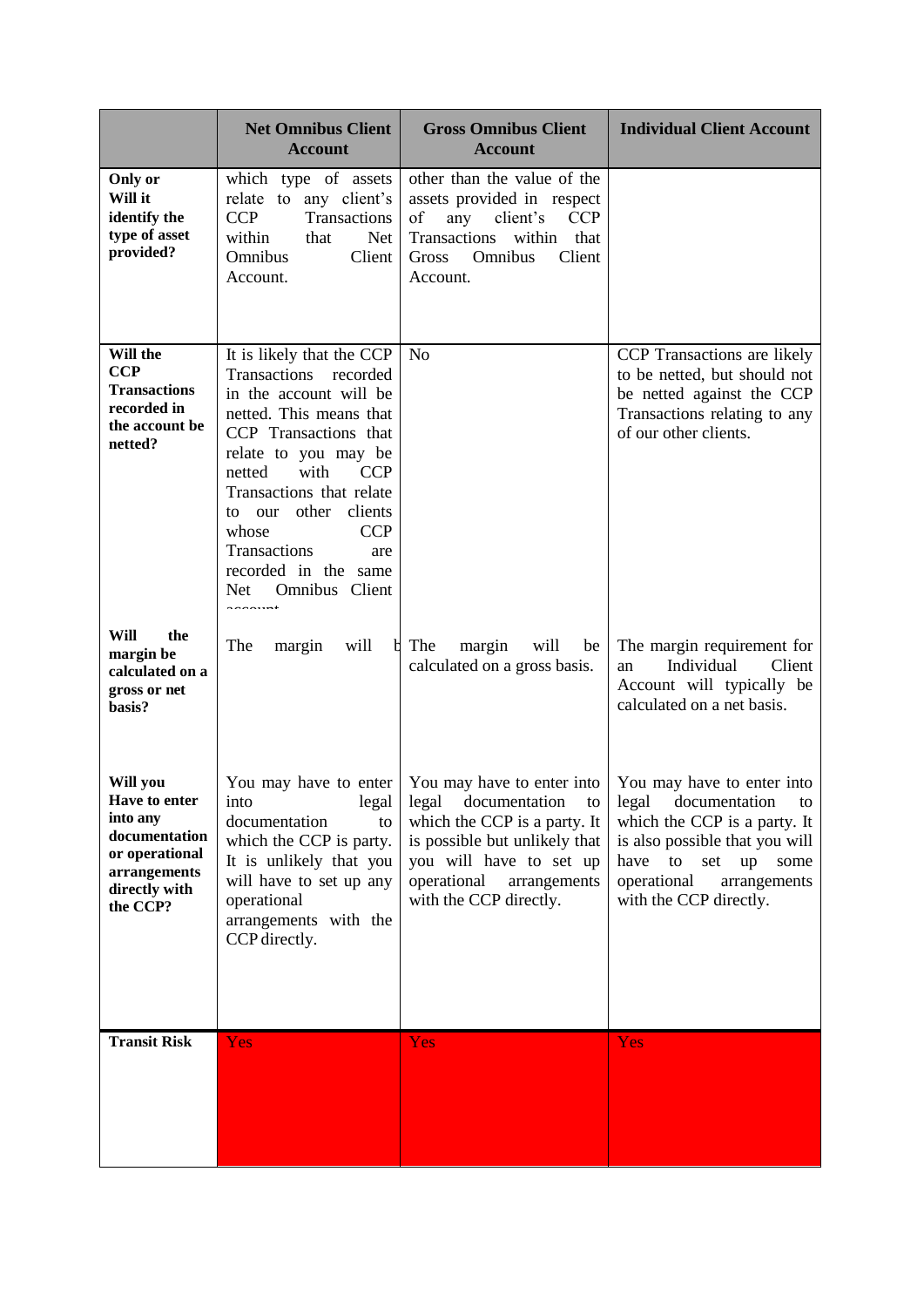|                                                                           | <b>Net Omnibus Client</b><br><b>Account</b>                                                                                                                                                          | <b>Gross Omnibus Client</b><br><b>Account</b>                                                                                                                                                                             | <b>Individual Client Account</b>                                                                                                                                                                                                                                                                                                             |
|---------------------------------------------------------------------------|------------------------------------------------------------------------------------------------------------------------------------------------------------------------------------------------------|---------------------------------------------------------------------------------------------------------------------------------------------------------------------------------------------------------------------------|----------------------------------------------------------------------------------------------------------------------------------------------------------------------------------------------------------------------------------------------------------------------------------------------------------------------------------------------|
| <b>Fellow Client</b><br><b>Risk</b>                                       | Yes                                                                                                                                                                                                  | <b>Yes</b>                                                                                                                                                                                                                | <b>No</b>                                                                                                                                                                                                                                                                                                                                    |
| Liquidation<br><b>Risk</b>                                                | Yes (unless the CCP is<br>able to port the assets<br>recorded in the account<br>or is able to transfer the<br>assets to you without<br>liquidate<br>needing<br>to:<br>some or all of them<br>first). | Yes (unless the CCP is able<br>to port the assets recorded<br>in the account or is able to<br>transfer the assets to you<br>without<br>needing<br>$\mathsf{to}$<br>liquidate some or all<br><sub>of</sub><br>them first). | Yes (unless the CCP is able<br>to port the assets recorded<br>in the account or is able to<br>transfer the assets to you<br>without needing to liquidate<br>some or all of them first).                                                                                                                                                      |
| <b>Haircut</b><br><b>Risk</b>                                             | <b>Yes</b>                                                                                                                                                                                           | Yes                                                                                                                                                                                                                       | Yes                                                                                                                                                                                                                                                                                                                                          |
| <b>Valuation</b><br><b>Mutualisation</b><br><b>Risk</b>                   | Yes                                                                                                                                                                                                  | Yes                                                                                                                                                                                                                       | <b>No</b>                                                                                                                                                                                                                                                                                                                                    |
| <b>CCP</b><br><b>Insolvency</b><br><b>Risk</b>                            | Yes                                                                                                                                                                                                  | Yes                                                                                                                                                                                                                       | Yes                                                                                                                                                                                                                                                                                                                                          |
| How likely it<br>is that<br>porting will<br>be achieved if<br>we default? | There is a significant risk<br>that porting will not be<br>achieved in respect of<br><b>positions</b><br>and<br>assets<br>recorded<br>in a<br>Net<br><b>Omnibus Client account.</b>                  | There is a significant risk<br>that porting will not be<br>achieved<br>in respect<br><sub>of</sub><br>positions<br>and<br>assets<br>recorded<br>in.<br><b>Gross</b><br>$\sim a$<br><b>Omnibus Client account.</b>         | If you have satisfied all of<br>the CCP's<br>and back-up<br>clearing<br>member's<br>conditions, porting is more<br>readily facilitated in the<br>of our<br>event<br>default.<br>However, you should note<br>that porting is unlikely to<br>happen in<br>respect<br><sub>of</sub><br><b>securities</b><br>transactions<br>pending settlement. |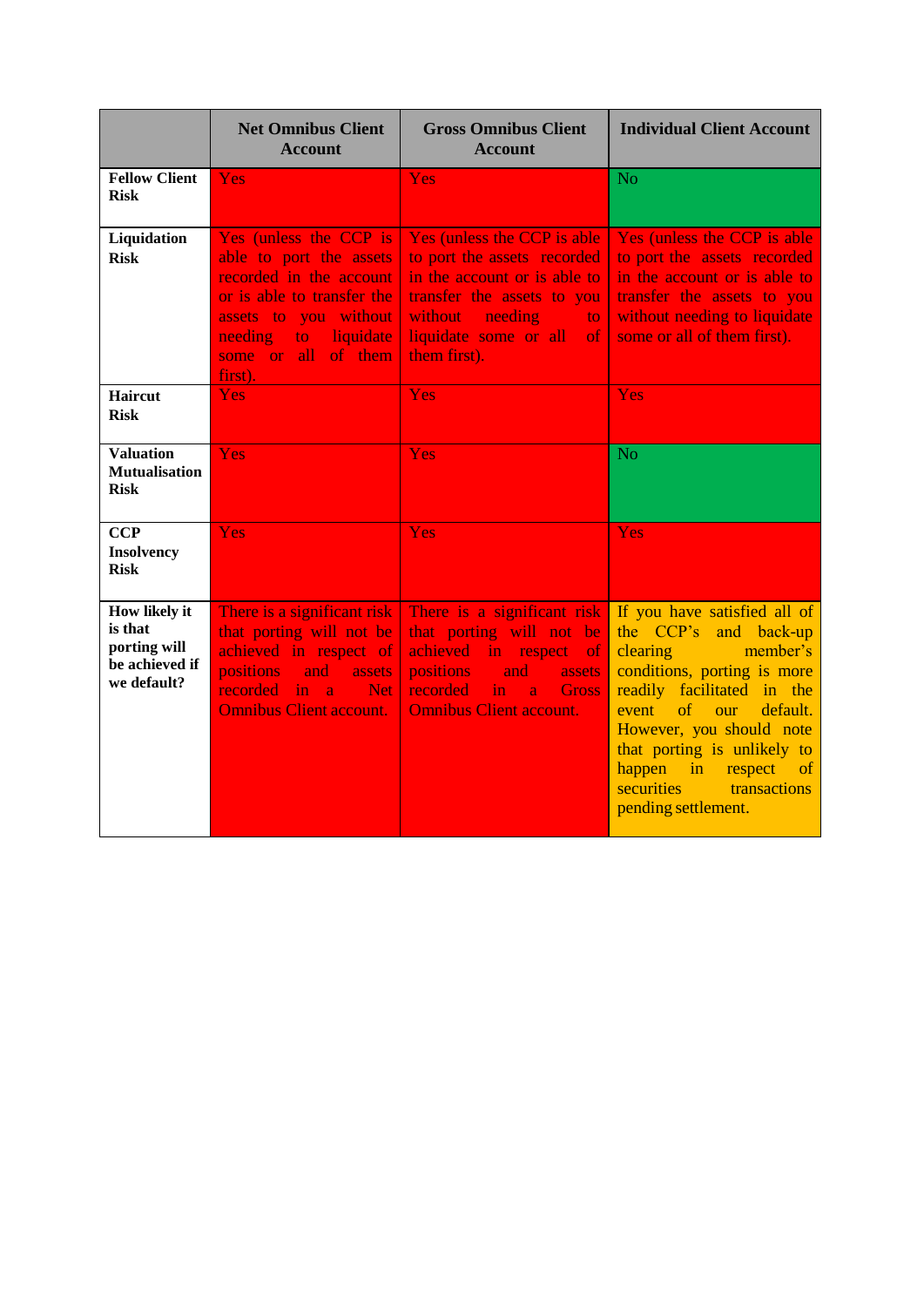## **Links to CCP disclosure documents**

1. Please note that these links have been included for convenience only. In the event that any of them do not work, you should contact the relevant CCP directly.

KDPW\_CCP:

<http://www.kdpwccp.pl/en/Members/Pages/Bankruptcy.aspx>